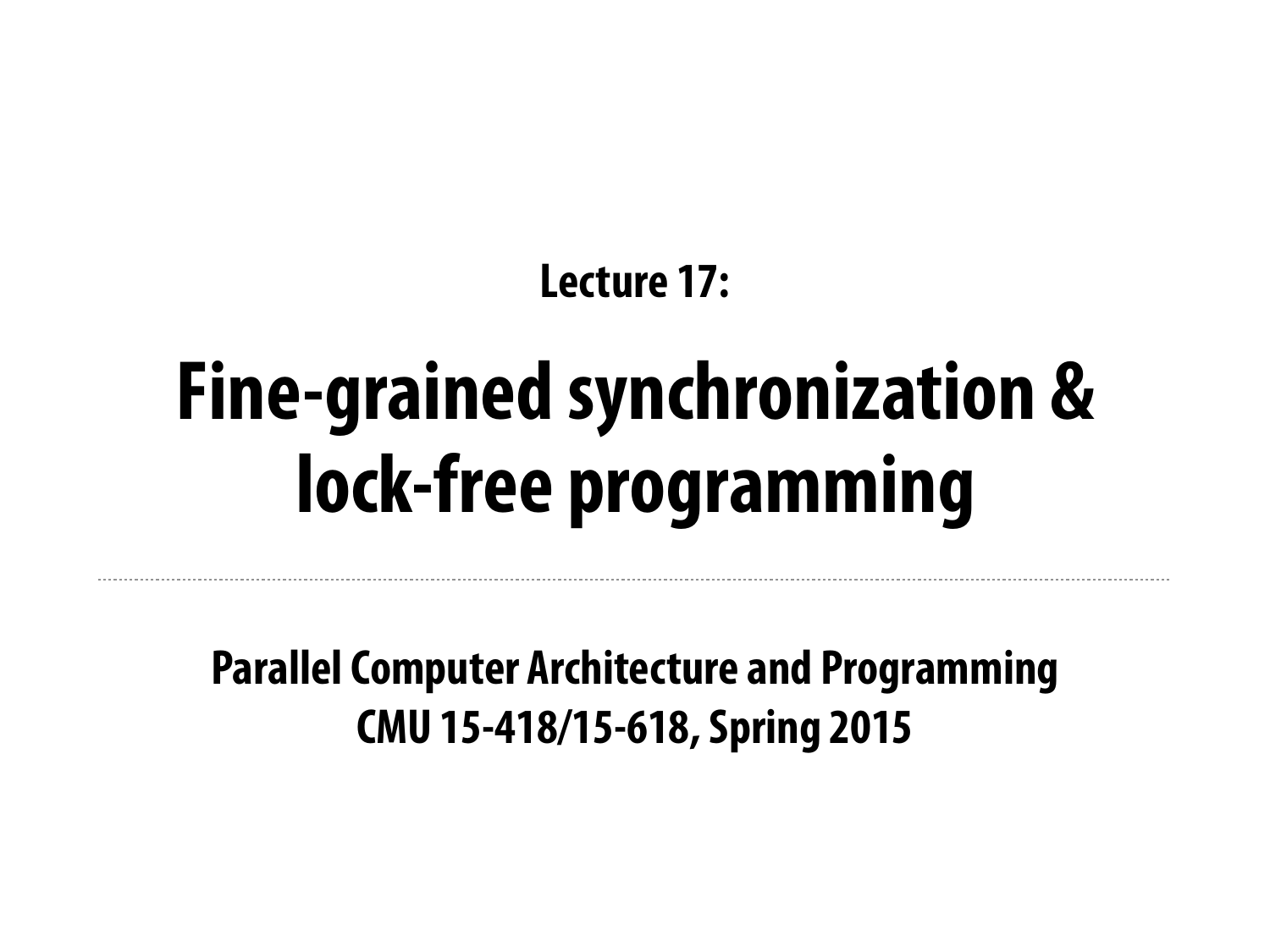# **"Sitting, Waiting, Wishing" Jack Johnson (In Between Dreams)**

## **Tunes**

*"The original title was Sitting, Waiting, Wishing [that other thread would release the damn lock], but my producer thought we'd all look like dorks, so we turned it into a relationship song."* 

*- Jack Johnson*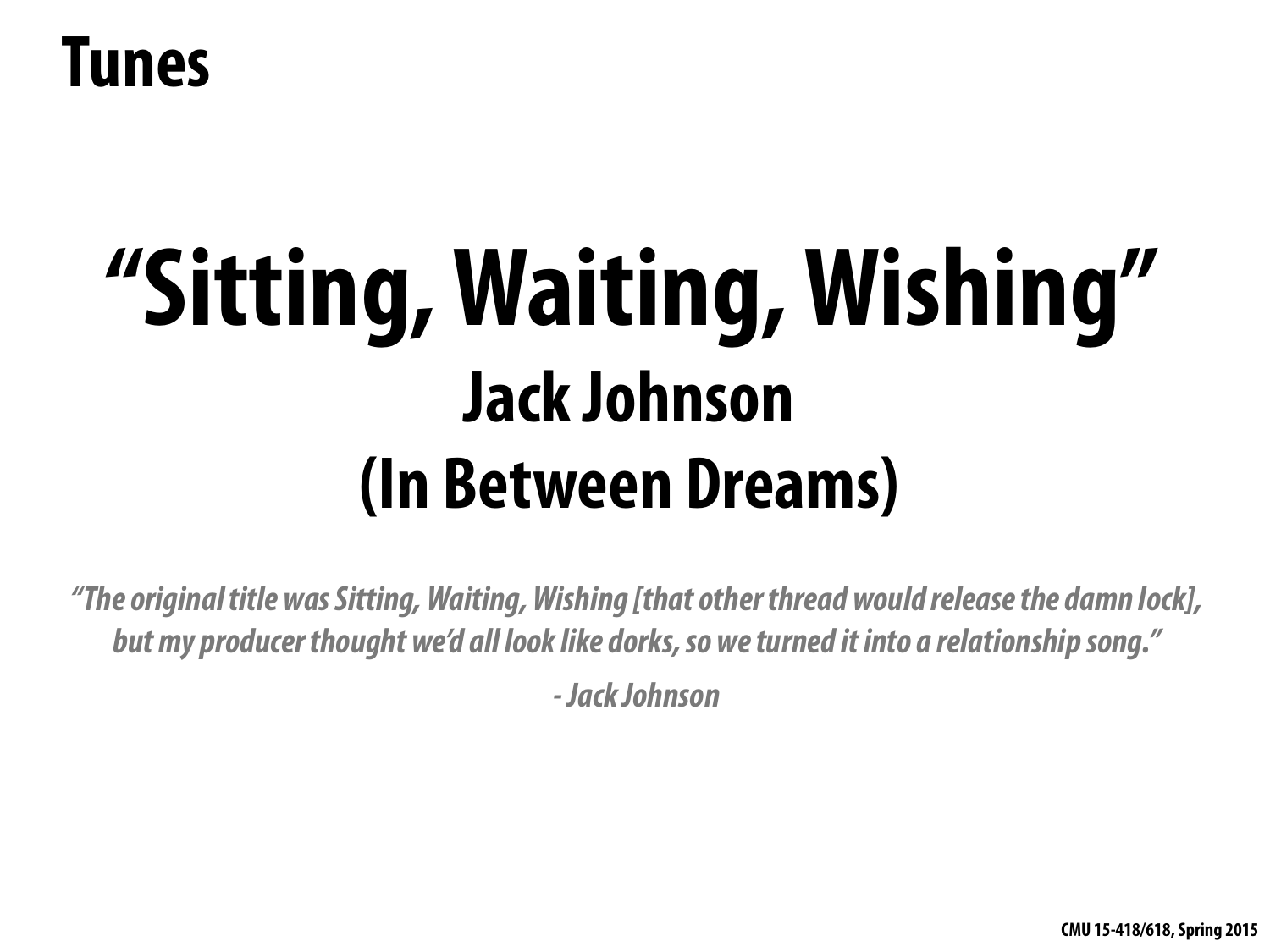## **Example: a sorted linked list**

```
struct Node {
   int value;
   Node* next;
};
                          struct List {
                            Node* head;
                          };
void insert(List* list, int value) {
   Node* n = new Node;n->value = value;
   // assume case of inserting before head of
   // of list is handled here (to keep slide simple)
   Node* prev = list->head;
   Node* cur = list->head->next;
   while (cur) {
     if (cur->value > value)
       break;
     prev = cur;
     cur = cur->next;
   			}	
   n->next = cur;
   prev\text{-}next = n;}
                                                        void delete(List* list, int value) {
                                                            // assume case of deleting first element is
                                                            // handled here (to keep slide simple)
                                                            Node* prev = list->head;
                                                            Node* cur = list->head->next;
                                                            while (cur) {
                                                              if (cur->value == value) {
                                                                prev->next = cur->next;
                                                                delete cur;
                                                                return;
                                                              					}	
                                                              prev = cur;
                                                              cur = cur->next;
                                                            			}	
                                                         }
                                                         What can go wrong if multiple threads 
                                                         operate on the linked list simultaneously?
```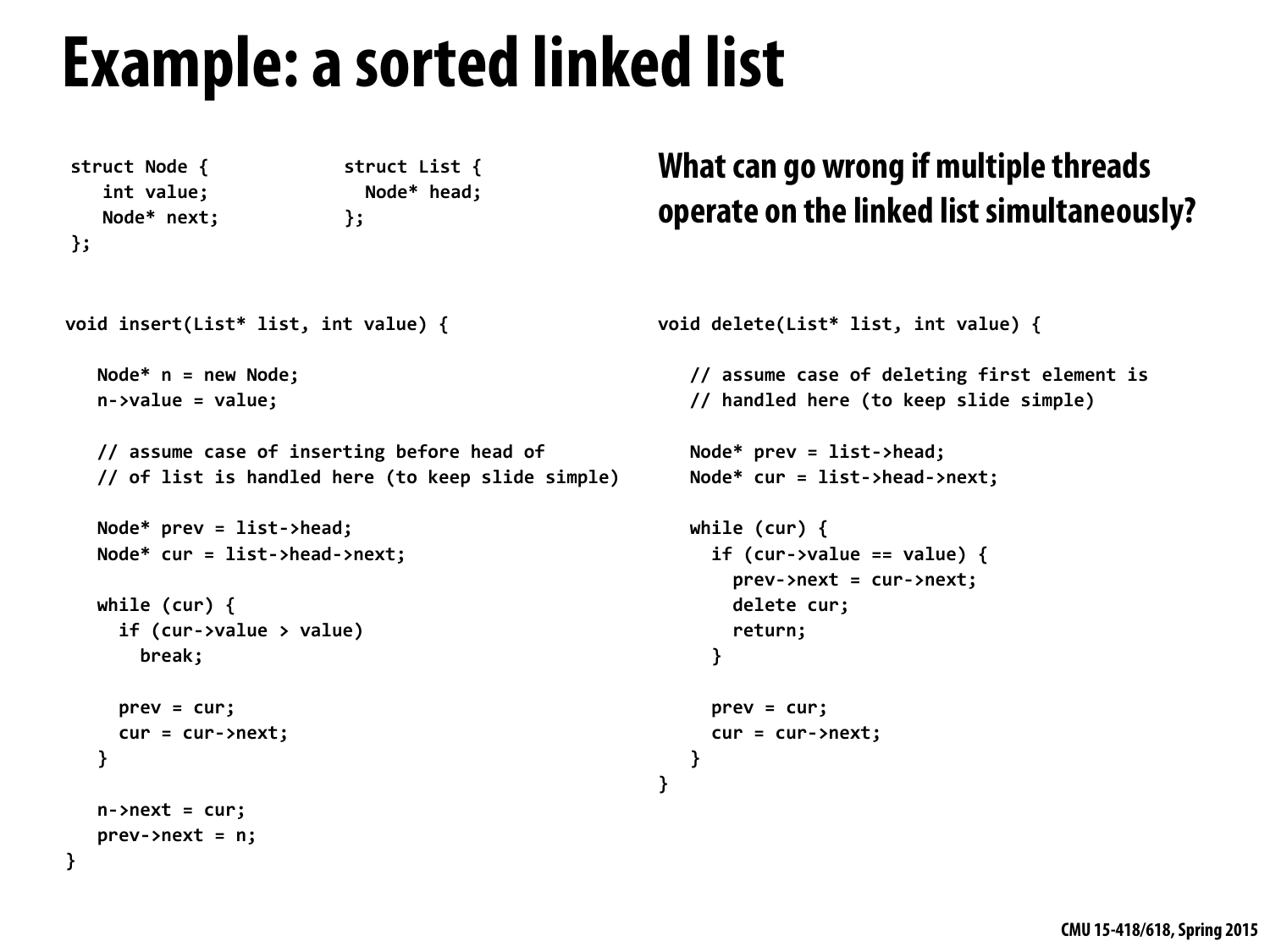## **Example: simultaneous insertion**

**Thread 1 attempts to insert 6** 

**Thread 2 attempts to insert 7**

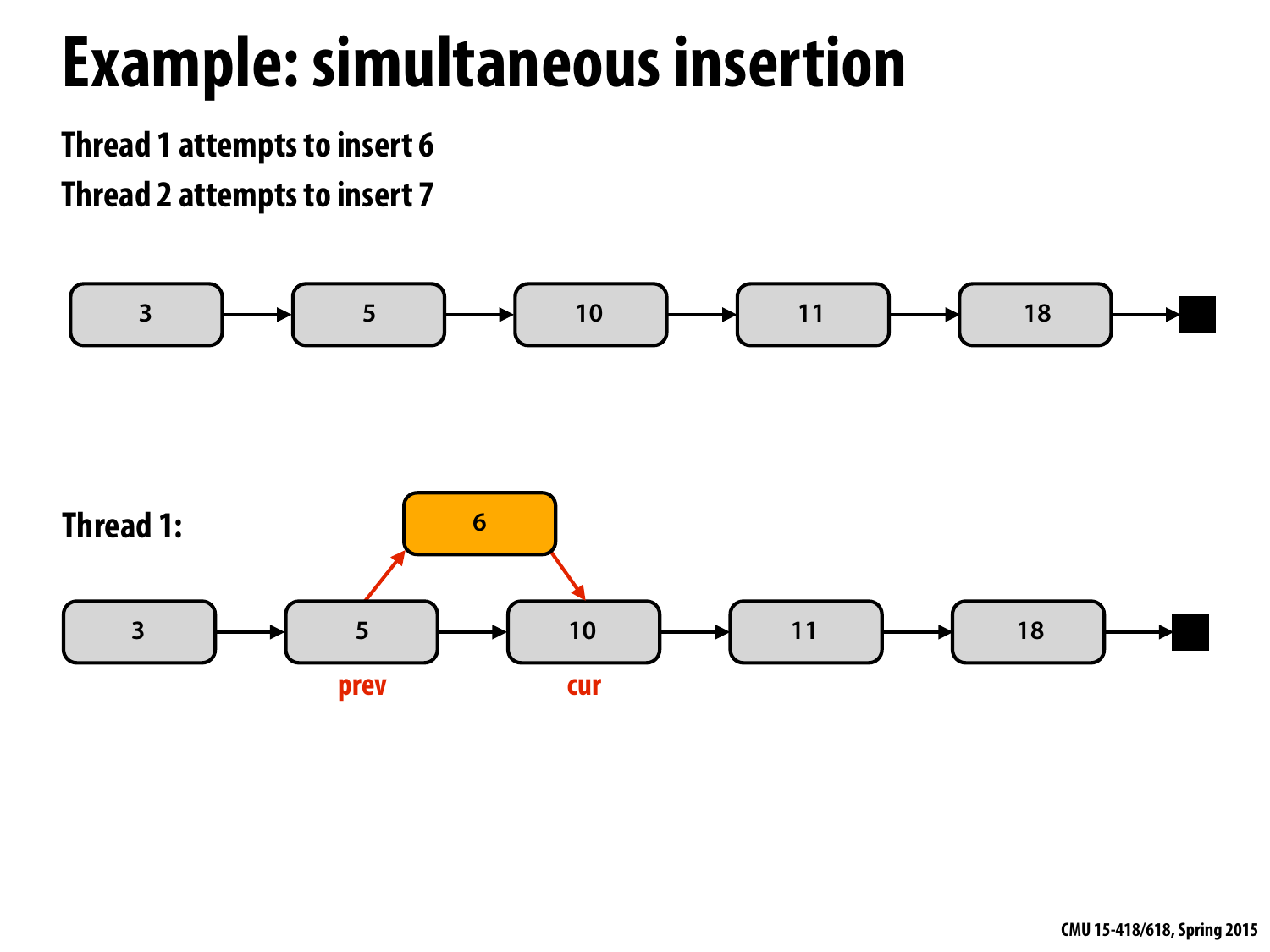## **Example: simultaneous insertion**

**Thread 1 attempts to insert 6 Thread 2 attempts to insert 7**



**Thread 1 and thread 2 both compute same prev and cur. Result: one of the insertions gets lost!** 

**Result: (assuming thread 1 updates prev->next before thread 2)** 

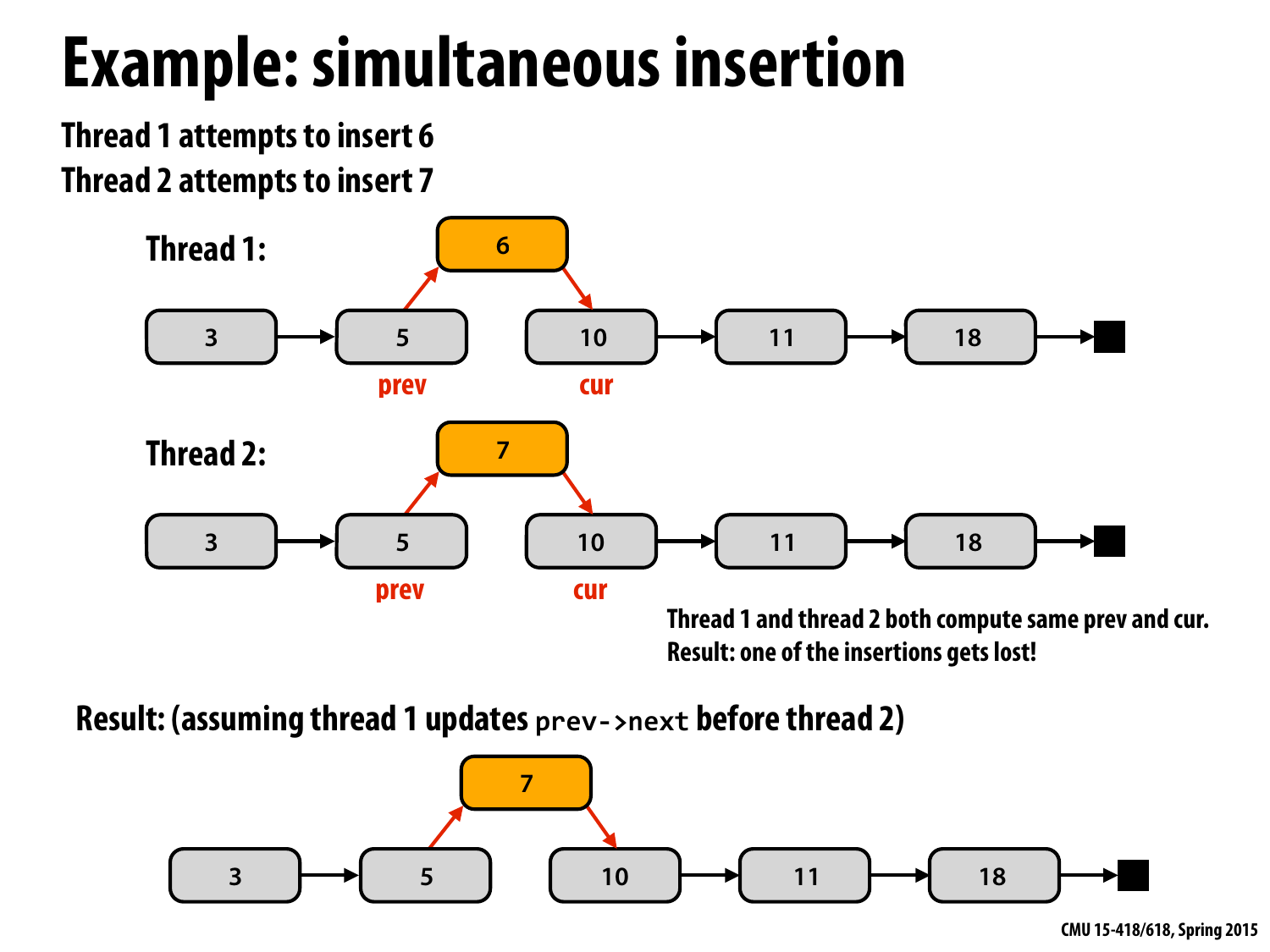## **Solution 1: protect the list with a single lock**

```
void insert(List* list, int value) {
   Node* n = new Node;n->value = value;
   			lock(list->lock);
   // assume case of inserting before head of
   // of list is handled here (to keep slide simple)
   Node* prev = list->head;
   Node* cur = list->head->next;
  while (cur) {
     if (cur->value > value)
       break;
     prev = cur;
     cur = cur->next;
			}
   n->next = cur;
   prev\text{-}next = n;			unlock(list->lock);
                                                          void delete(List* list, int value) {
                                                              			lock(list->lock);	
                                                              // assume case of deleting first element is
                                                              // handled here (to keep slide simple)
                                                              Node* prev = list->head;
                                                              Node* cur = list->head->next;
                                                              while (cur) {
                                                                if (cur->value == value) {
                                                                  prev->next = cur->next;
                                                                  delete cur;
                                                                  							unlock(list->lock);
                                                                  return;
                                                                					}	
                                                                prev = cur;
                                                                cur = cur->next;
                                                           b \}			unlock(list->lock);
                                                           }
```

```
struct Node {
   int value;
  Node* next;
};
```

```
}
```

```
struct List {
 Node* head;
  Lock lock; \leftarrow};
```
### **Per-list lock**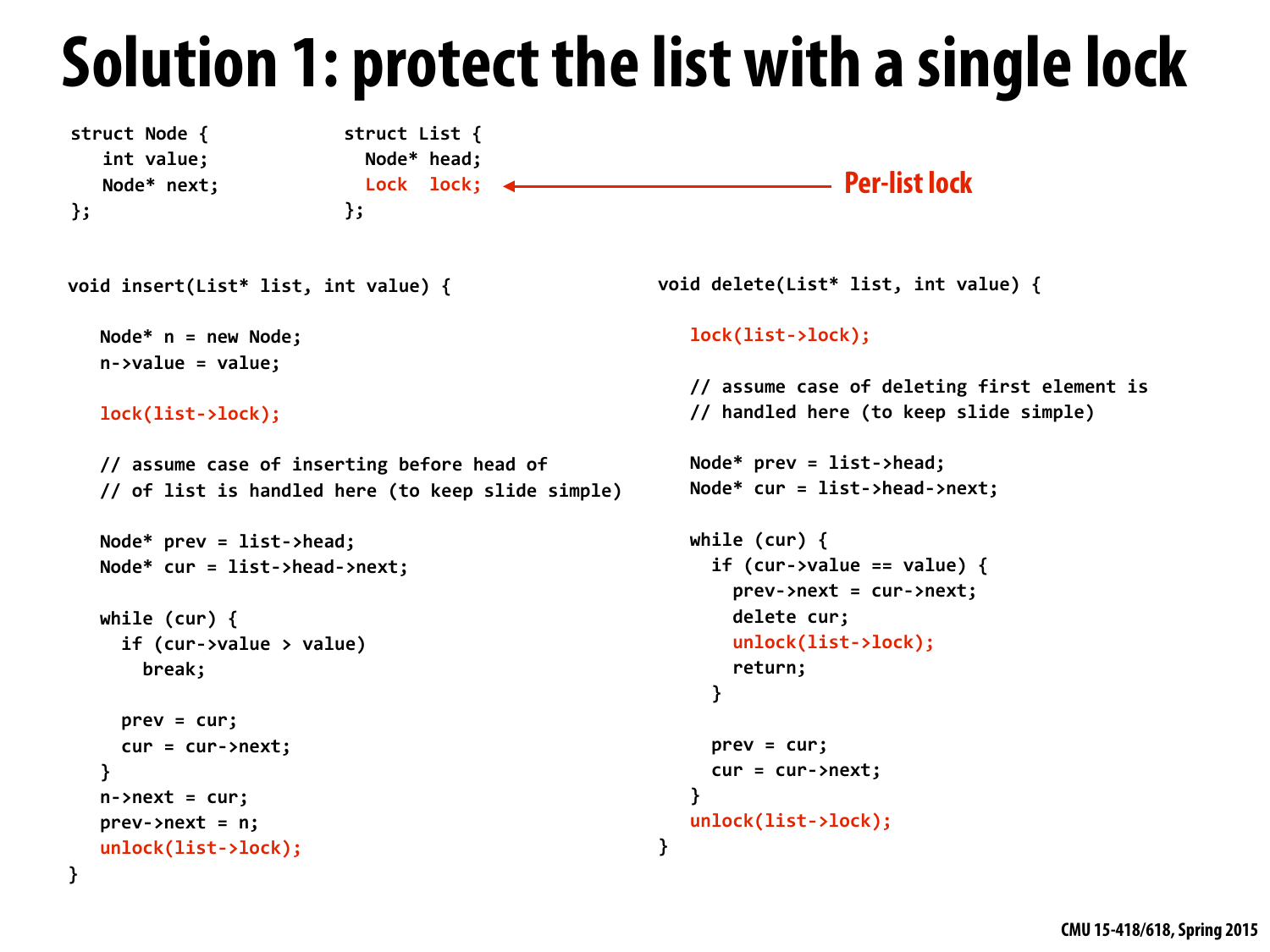# **Single global lock per data structure**

- **▪ Good:** 
	- **- It is relatively simple to implement correct mutual exclusion for data structure operations (we just did it!)**
- **▪ Bad:** 
	- **- Operations on the data structure are serialized**
	- **- May limit parallel application performance**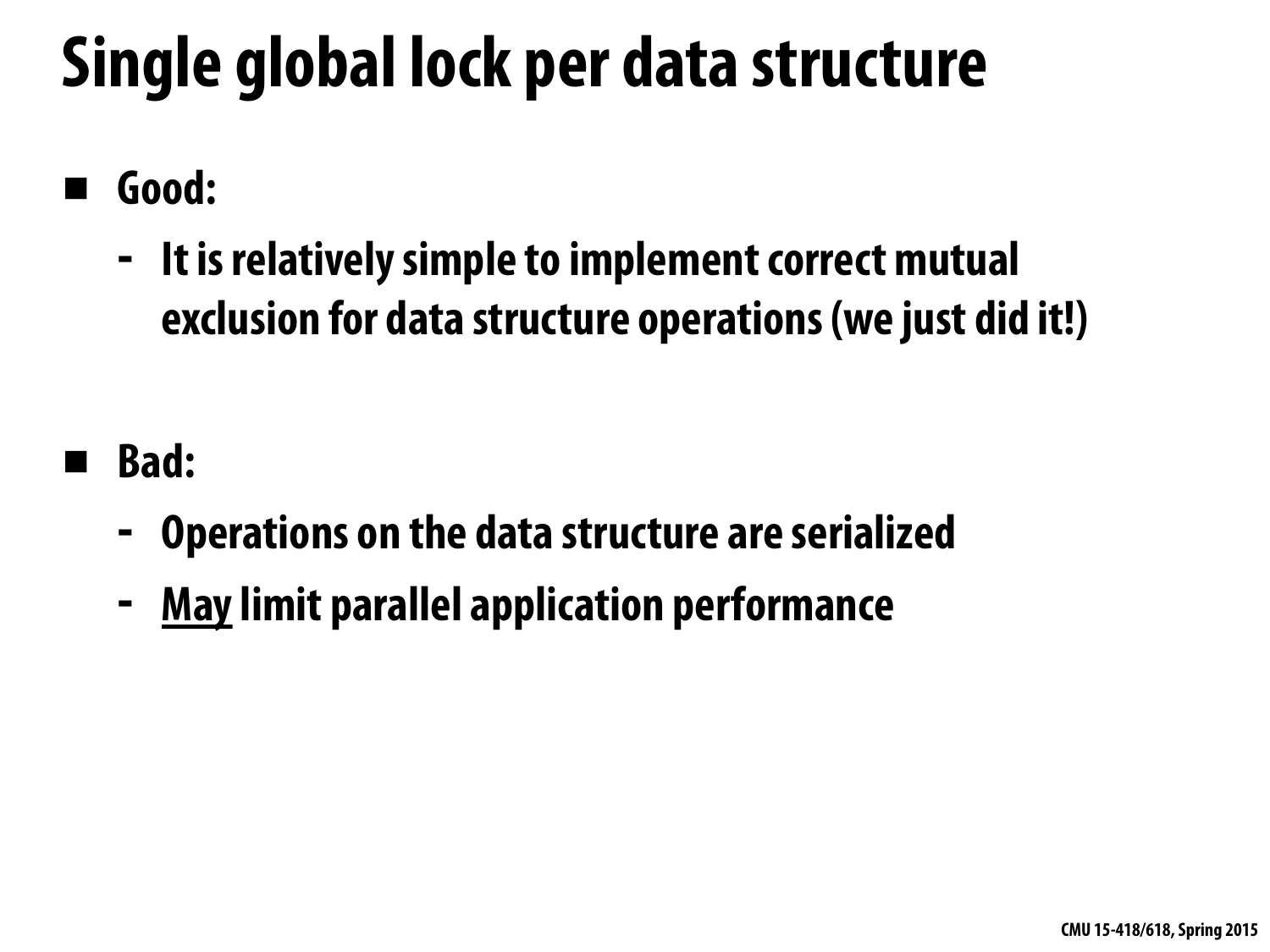

 **CMU 15-418/618, Spring 2015**

## **Challenge: who can do better?**



```
struct Node {
  int value;
  Node* next;
};
                          struct List {
                            Node* head;
                          };
void insert(List* list, int value) {
   Node* n = new Node;n->value = value;
   // assume case of inserting before head of
   // of list is handled here (to keep slide simple)
   Node* prev = list->head;
   Node* cur = list->head->next;
   while (cur) {
     if (cur->value > value)
       break;
     prev = cur;
     cur = cur->next;
   			}	
   prev\text{-}next = n;n->next = cur;
}
                                                        void delete(List* list, int value) {
                                                            // assume case of deleting first element is
                                                            // handled here (to keep slide simple)
                                                            Node* prev = list->head;
                                                            Node* cur = list->head->next;
                                                            while (cur) {
                                                              if (cur->value == value) {
                                                                prev->next = cur->next;
                                                                delete cur;
                                                                return;
                                                              }
                                                              prev = cur;
                                                              cur = cur->next;
                                                            			}	
                                                         }
```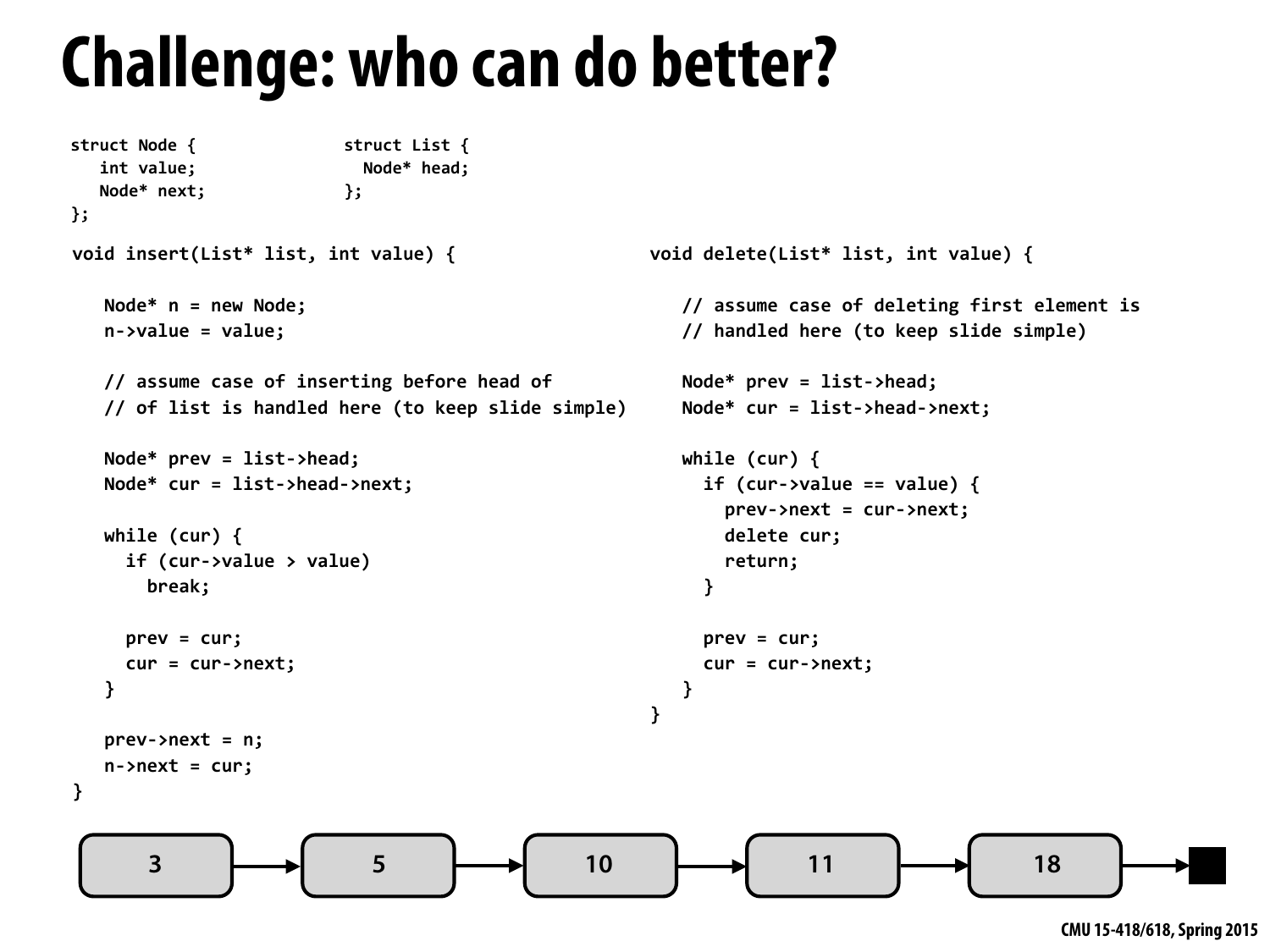## **Solution 2: "hand-over-hand" locking**



**Thread 0: delete(11)**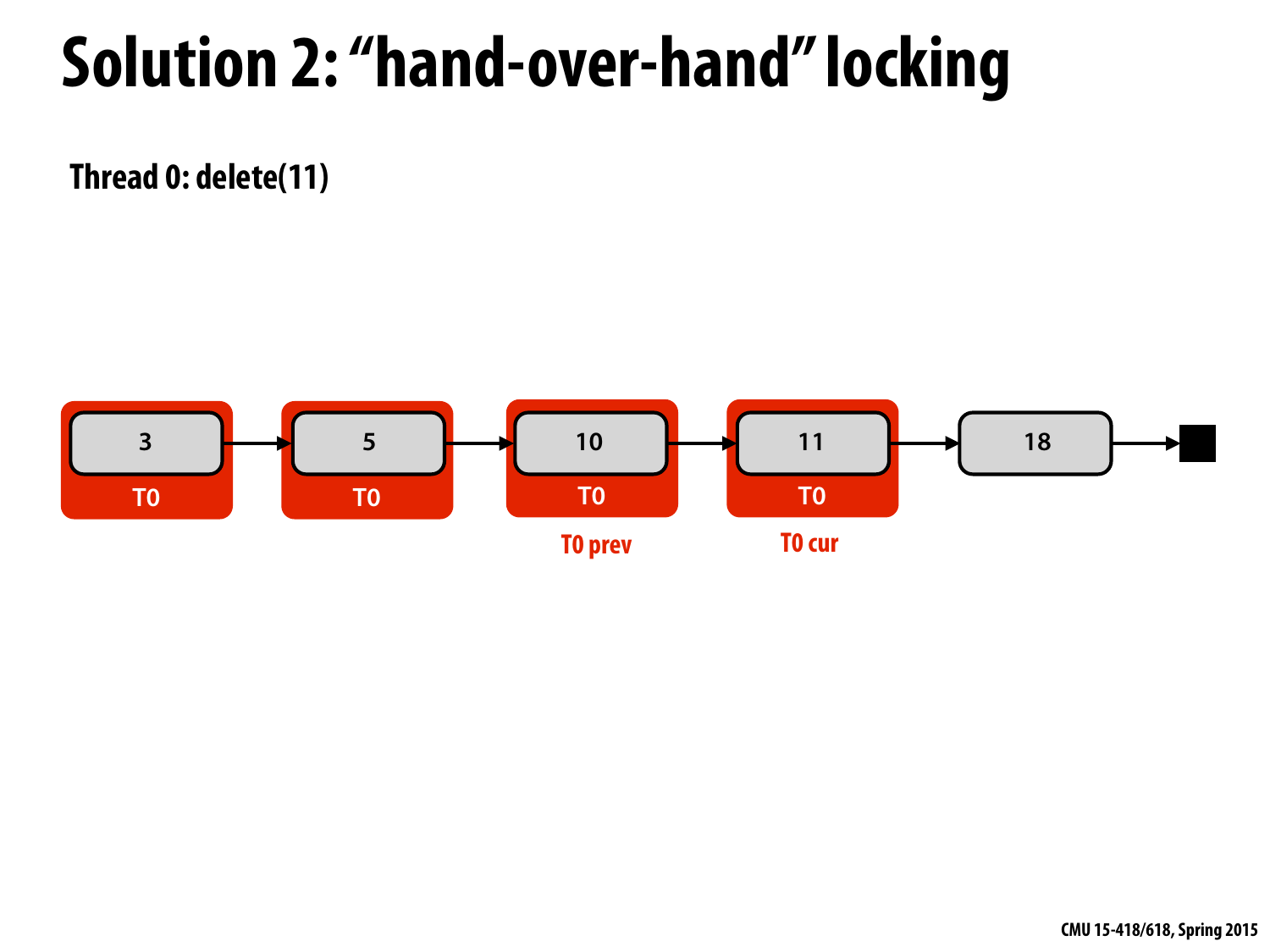

**Thread 0: delete(11) Thread 1: delete(10)**

## **Solution 2: "hand-over-hand" locking**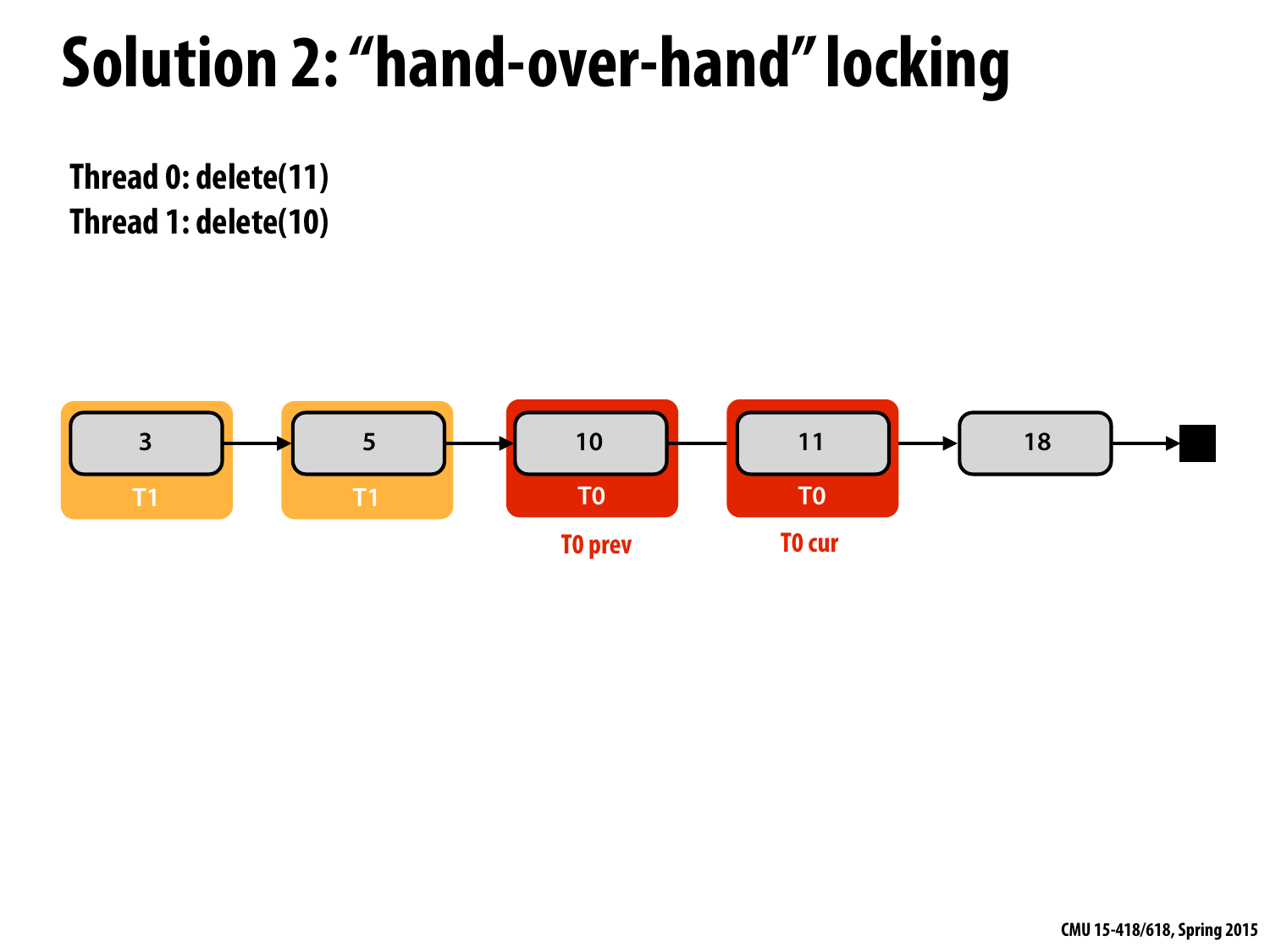



**Thread 0: delete(11) Thread 1: delete(10)**

## **Solution 2: "hand-over-hand" locking**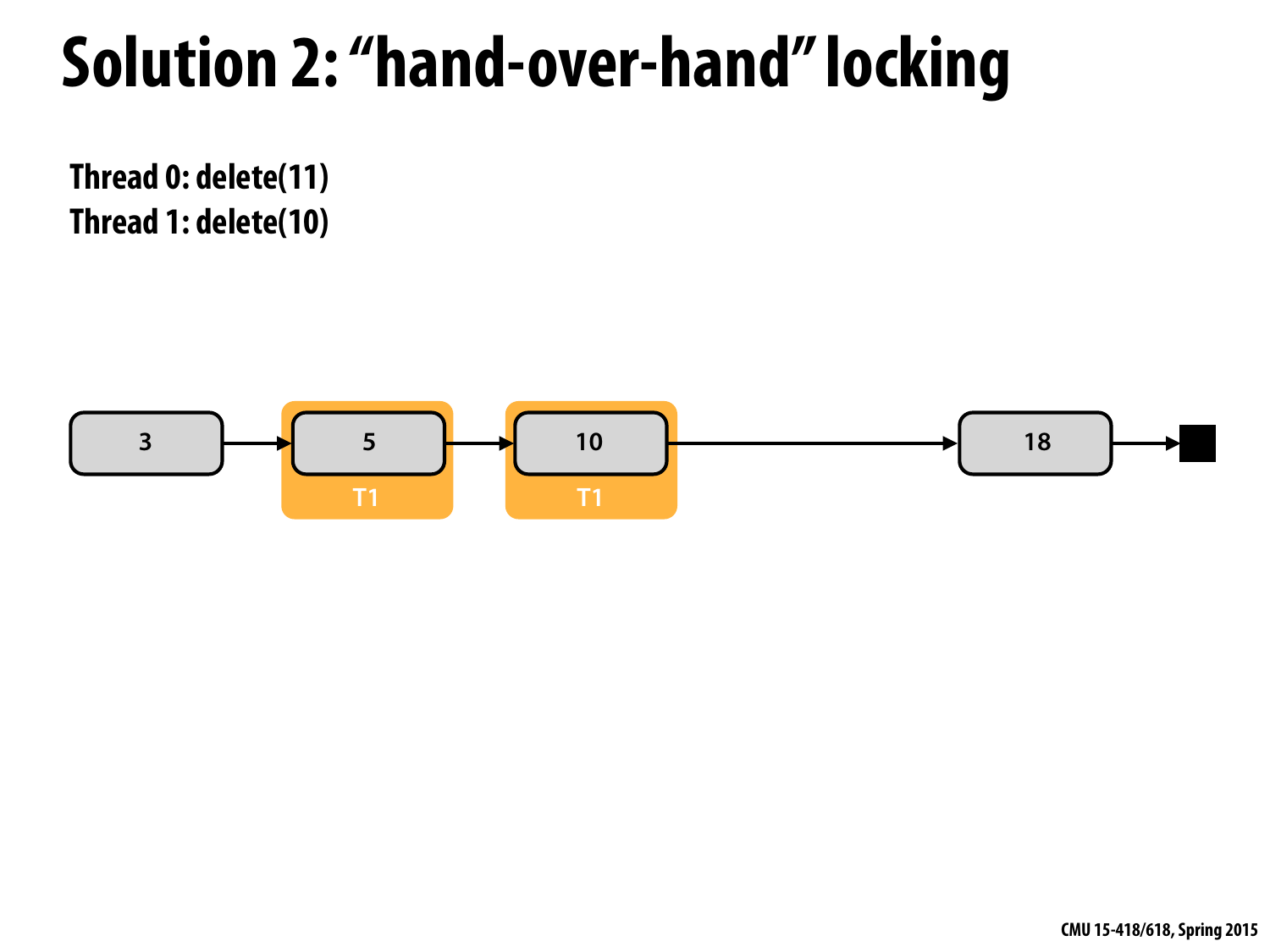

**Thread 0: delete(11) Thread 1: delete(10)**

## **Solution 2: "hand-over-hand" locking**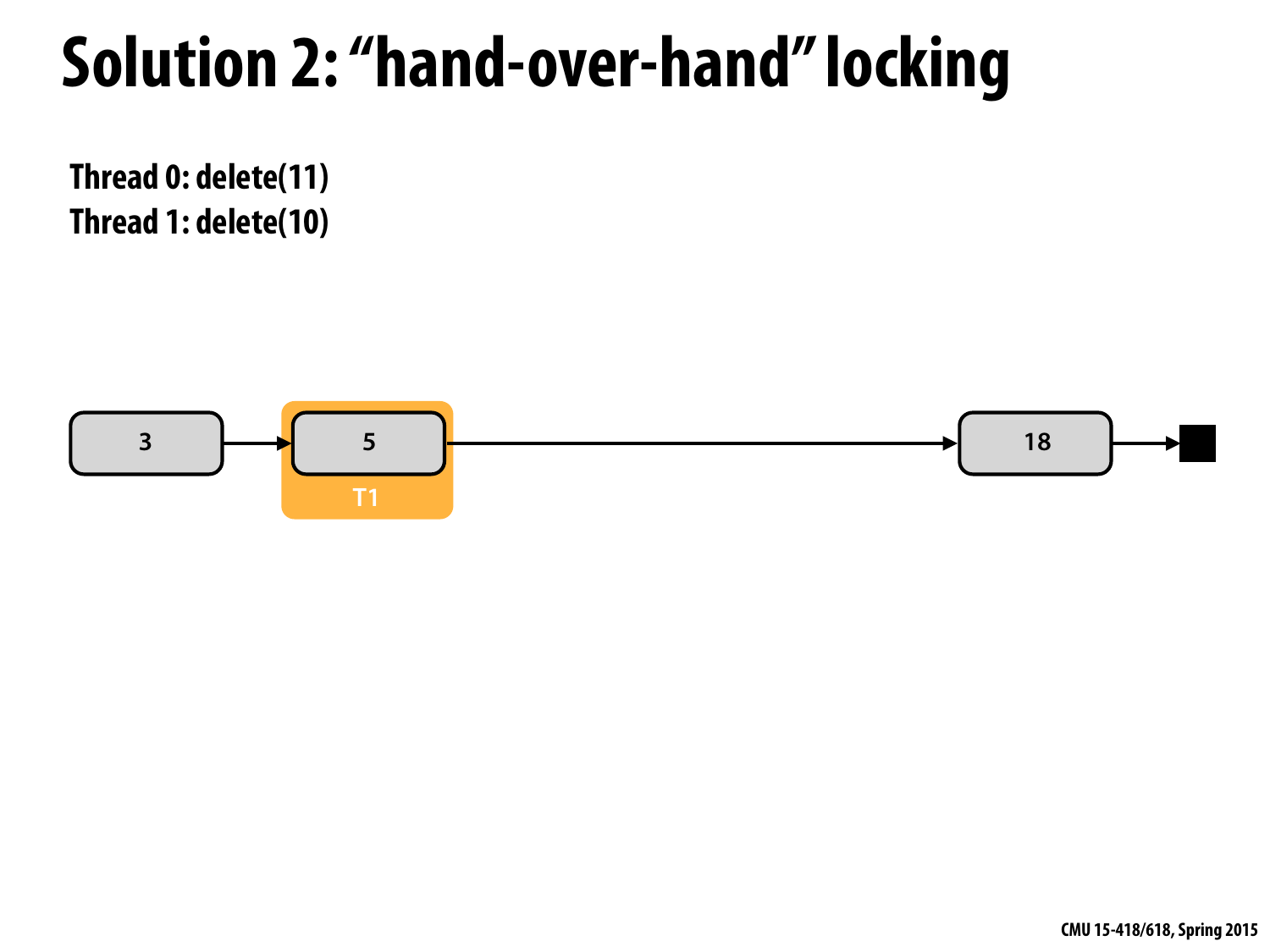## **Solution 2: fne-grained locking**

```
struct Node {
   int value;
   Node* next;
   Lock* lock;
};
                                 struct List {
                                   Node* head;
                                   	Lock*	lock;
                                 };
void insert(List* list, int value) {
   Node* n = new Node;n->value = value;
   // assume case of insert before head handled
   // here (to keep slide simple)
   Node* prev, *cur;
   			lock(list->lock);
   prev = list->head;
   cur = list->head->next;
   lock(prev->lock);
   unlock(list->lock);
   if (cur) lock(cur->lock);
   while (cur) {
     if (cur->value > value)
        break;
     Node* old_prev = prev;
     prev = cur;
     cur = cur->next;
     unlock(old_prev->lock);
     					if	(cur)	lock(cur->lock);
   			}	
   n->next = cur;
   prev\text{-}next = n;unlock(prev->lock);
   if (cur) unlock(cur->lock);
```

```
void delete(List* list, int value) {
   // assume case of delete head handled here
   // (to keep slide simple)
   Node* prev, *cur;
   			lock(list->lock);
   prev = list->head;
   cur = list->head->next;
   lock(prev->lock);
   unlock(list->lock);
   if (cur) lock(cur->lock)
   while (cur) {
     if (cur->value == value) {
       prev->next = cur->next;
       unlock(prev->lock);
       unlock(cur->lock);
       delete cur;
       return;
     }
     Node* old prev = prev;
     prev = cur;
     cur = cur->next;
     unlock(old\_prev-<sub></sub>lock);if (cur) lock(cur->lock);
b \}unlock(prev->lock);
}
```


**}**

### **Challenge to students: there is way to further improve the implementation of insert(). What is it?**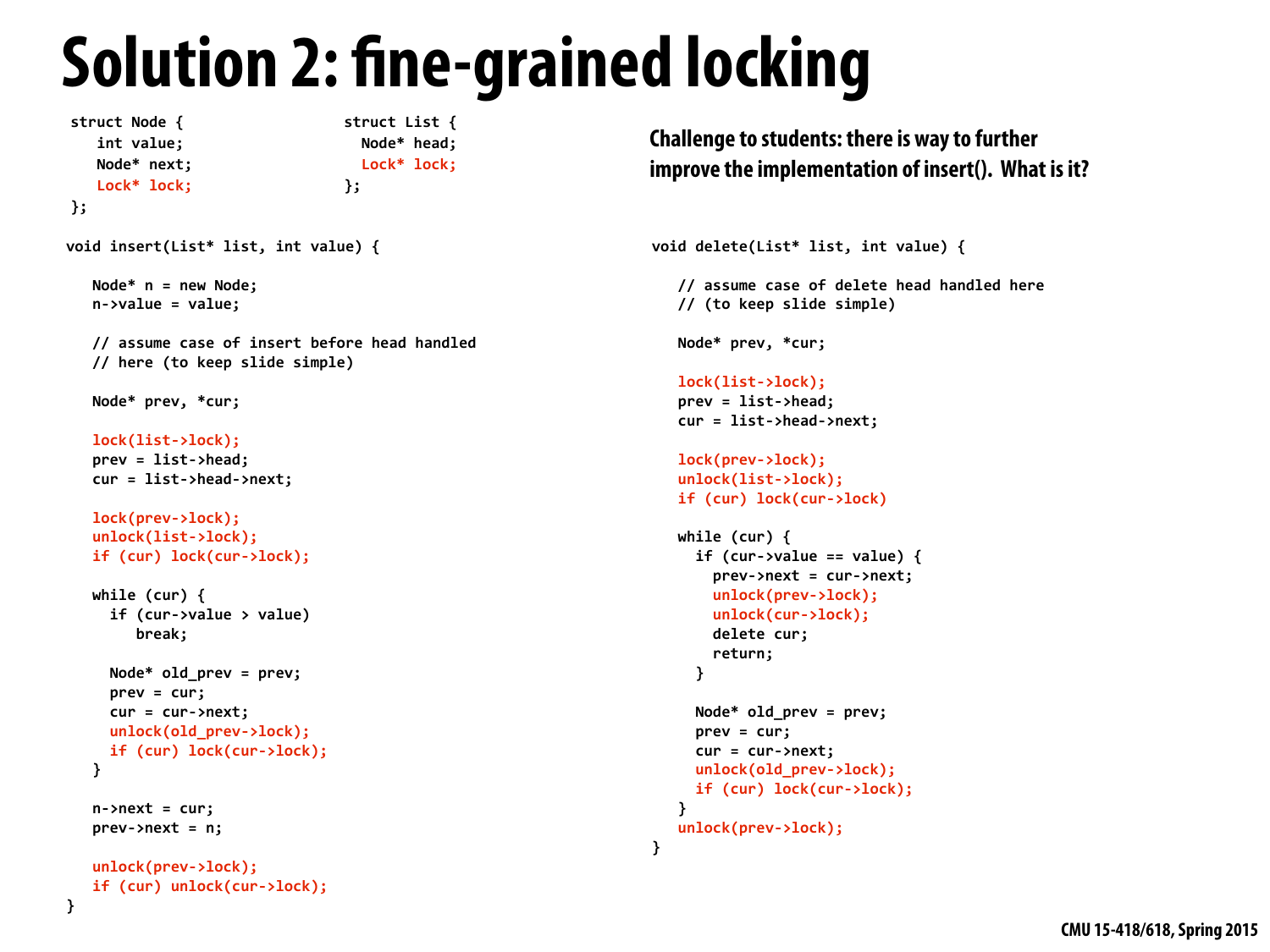# **Fine-grained locking**

## **▪ Goal: enable parallelism in data structure operations**

- **- Reduces contention for global data structure lock**
- **- In previous linked-list example: a single monolithic lock is overly conservative (operations on different parts of the linked list can proceed in parallel)**

## **▪ Challenge: tricky to ensure correctness**

- **- Determining when mutual exclusion is required**
- **- Deadlock? (how do you immediately know the earlier linked-list code is deadlock free?)**
- **- Livelock?**

## **▪ Costs?**

- **- Overhead of taking a lock each traversal step (extra instructions + traversal now involves memory writes)**
- **- Extra storage cost (a lock per node)**
- **- What is a middle-ground solution that trades off some parallelism for reduced overhead? (hint: similar issue to selection of task granularity)**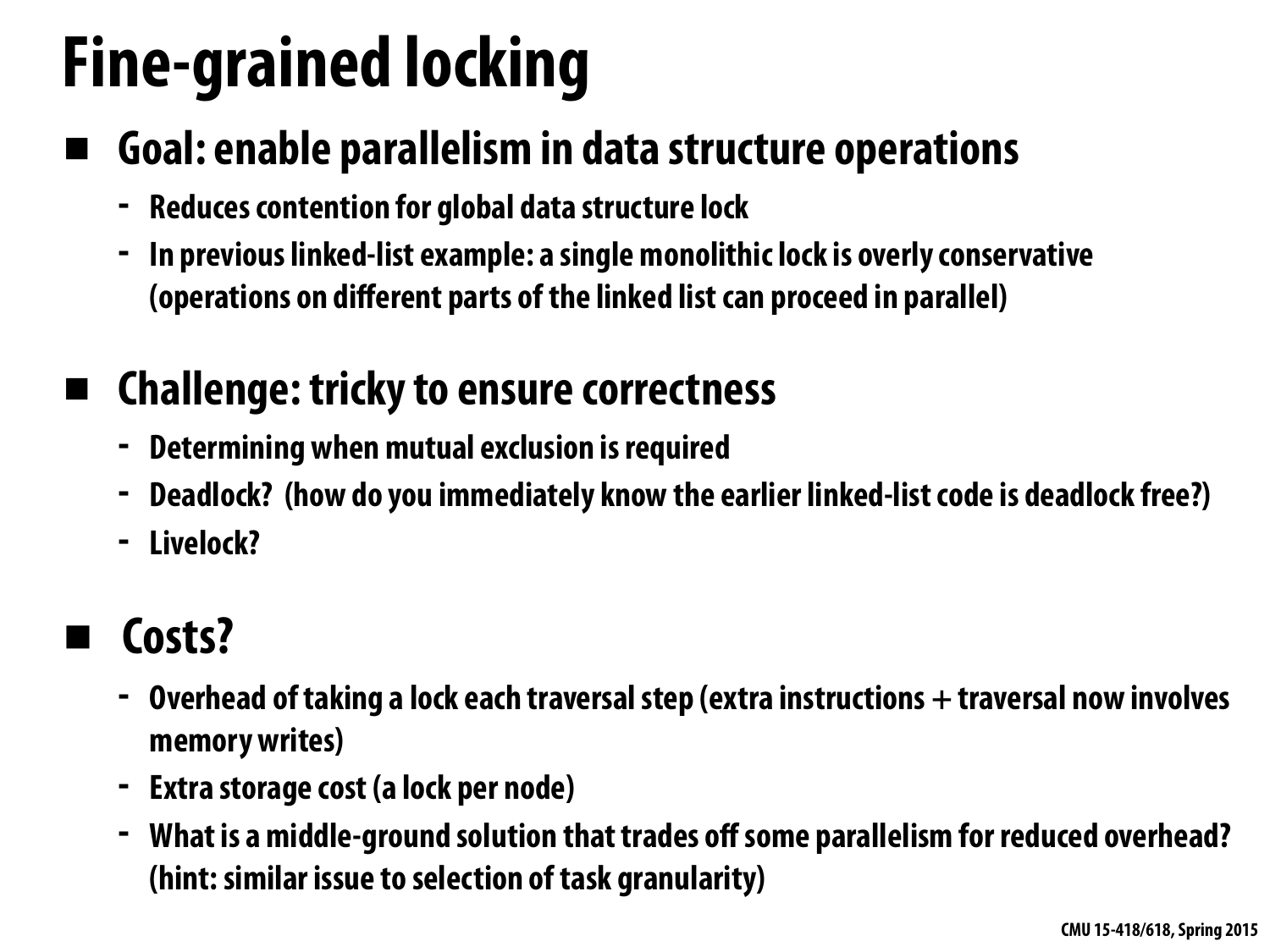## **Practice exercise**

### **▪ Implement a fne-grained locking implementation of a binary search tree supporting insert and delete**

```
struct Tree {
 Node* root;
};	
struct Node {
   int value;
  Node* left;
  Node* right;
};	
void insert(Tree* tree, int value);
void delete(Tree* tree, int value);
```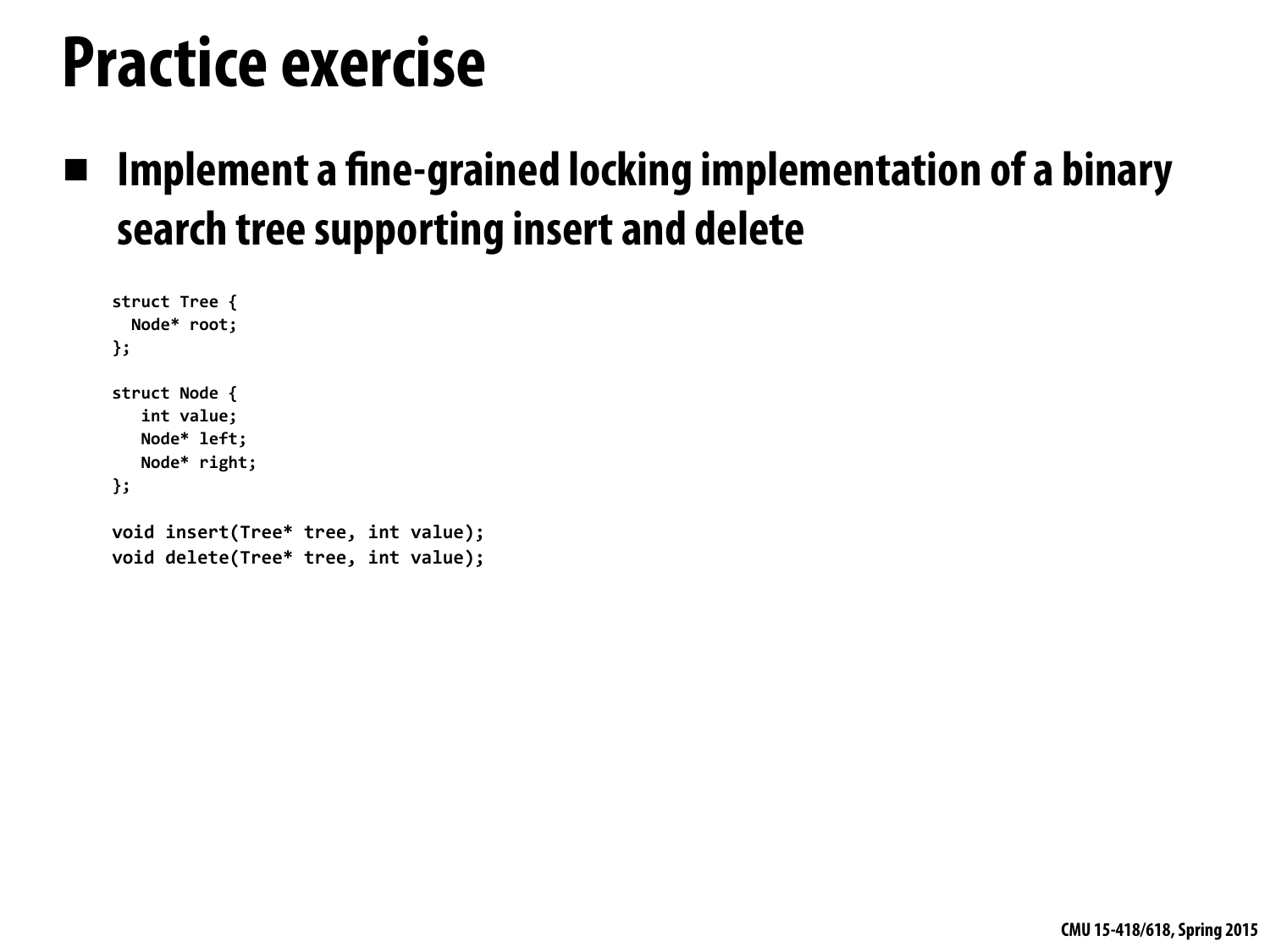## **Lock-free data structures**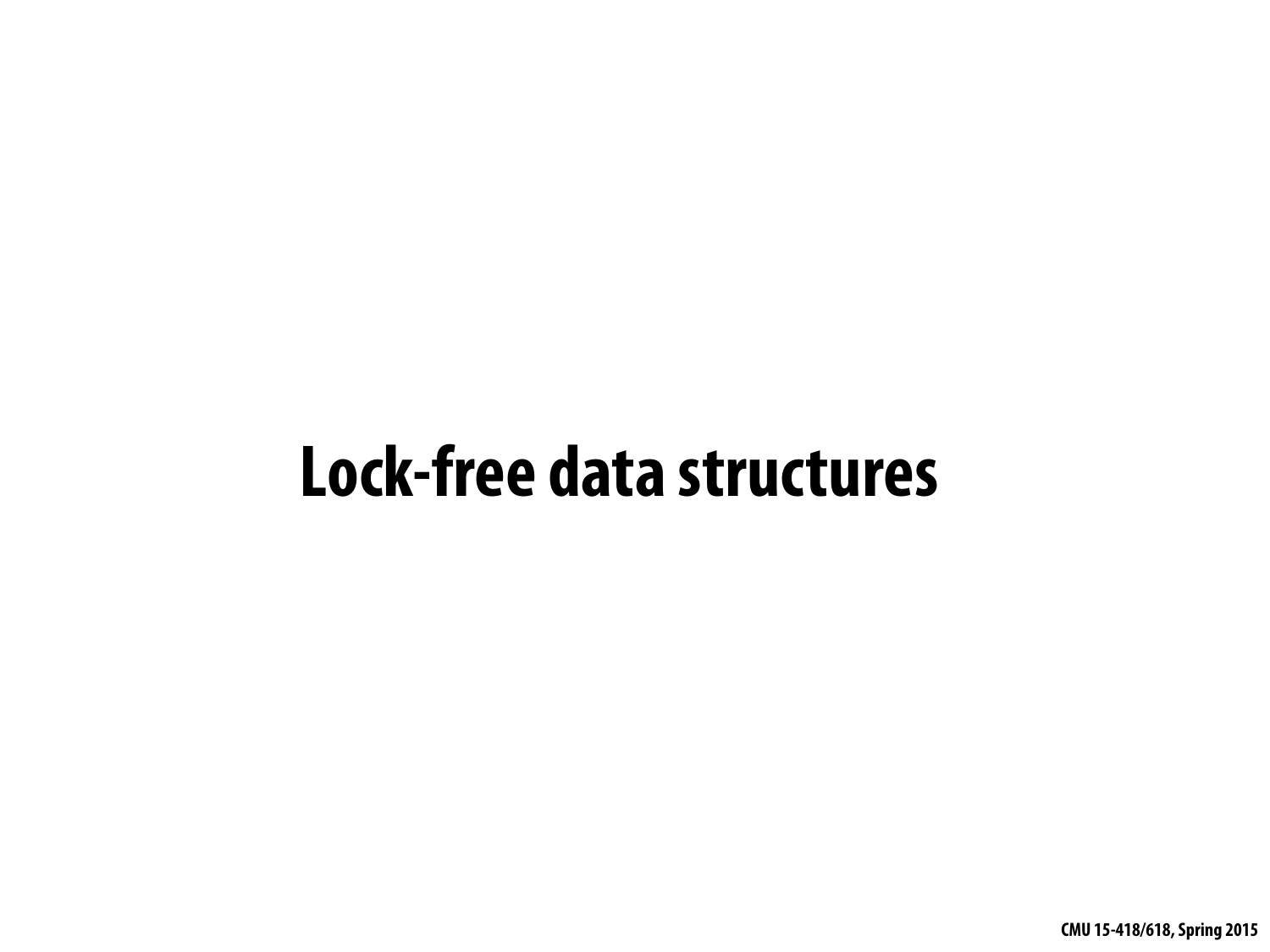# **Single reader, single writer bounded queue \***

```
struct Queue {
 int data[N];
 int head; // head of queue
 int tail; // next free element
};	
void	init(Queue*	q)	{
```

```
q->head = q->tail = \theta;
}
```

```
//	return	false	if	queue	is	full	
bool push(Queue* q, int value) {
   // queue is full if tail is element before head
   if (q-)tail == MOD_N(q-)head - 1);
     return false;
   q.data[q->tail] = value;
   q->tail = MOD_N(q->tail + 1);
   return true;
}	
//	returns	false	if	queue	is	empty	
bool pop(Queue* q, int* value) {
   // if not empty
   if (q-)head != q-}tail) {
     *value = q->data[q->head];
     q->head = MOD_N(q->head + 1);
     return true;
  }
  return false;
```
**}**

- **▪ Only two threads (one producer, one consumer) accessing queue at the same time.**
- **▪ Threads never synchronize or wait on each other** 
	- **- When queue is empty or full, in this implementation operations fail (return false)**

**\* Assume a sequentially consistent memory system for now (or the presence of appropriate memory fences, or C++ 11 atomic<>)**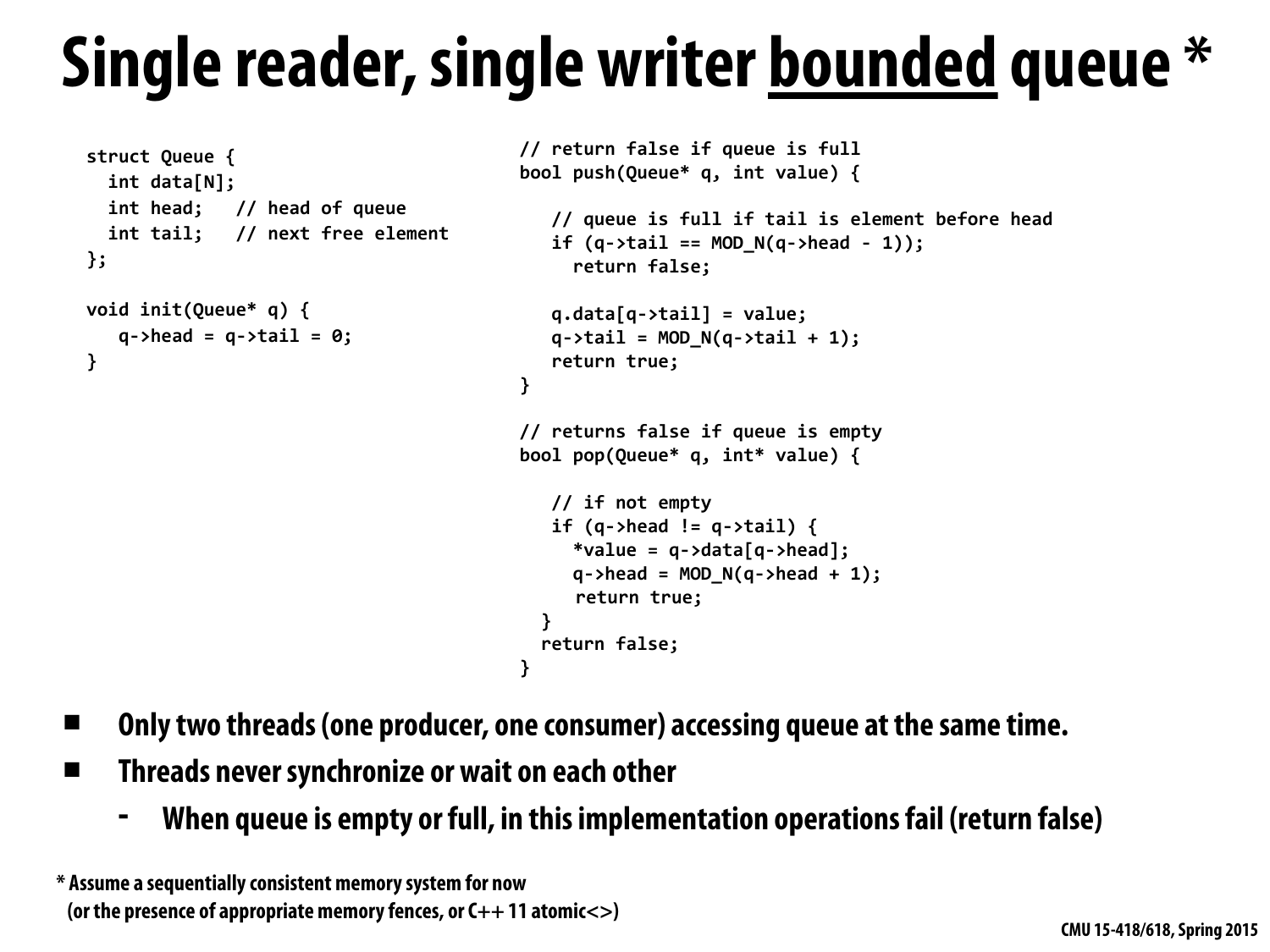```
struct Node {
    Node* next;
    int value;
 };	
 struct Queue {
    Node* head;
    Node* tail;
    Node* reclaim;
 };	
 void	init(Queue*	q)	{	
    q->head = q->tail = q->reclaim = new Node;
  }
                                                         void push(Queue* q, int value) {
                                                            Node* n = new Node;
                                                            n\rightarrownext = NULL;
                                                            n->value = value;
                                                            			q->tail->next	=	n;	
                                                            			q->tail	=	q->tail->next;	
                                                            while (q->reclaim != q->head) {
                                                                Node* tmp = q->reclaim;
                                                                				q->reclaim	=	q->reclaim->next;	
                                                                delete tmp;
                                                            			}	
                                                         }	
                                                         //	returns	false	if	queue	is	empty	
                                                         bool pop(Queue* q, int* value) {
                                                            if (q-)head != q->tail) {
                                                              *value = q->head->next->data;
                                                              q->head = q->head->next;
                                                               return true;
                                                            			}	
Tail points to last element added Example 10 Return false;
▪ Head points to element BEFORE head of queue
```
### **Single reader, single writer unbounded queue \* Source: Dr. Dobbs Journal**

**▪ Allocation and deletion performed by the same thread (producer)**

**\* Assume a sequentially consistent memory system for now (or the presence of appropriate memory fences, or C++ 11 atomic<>)**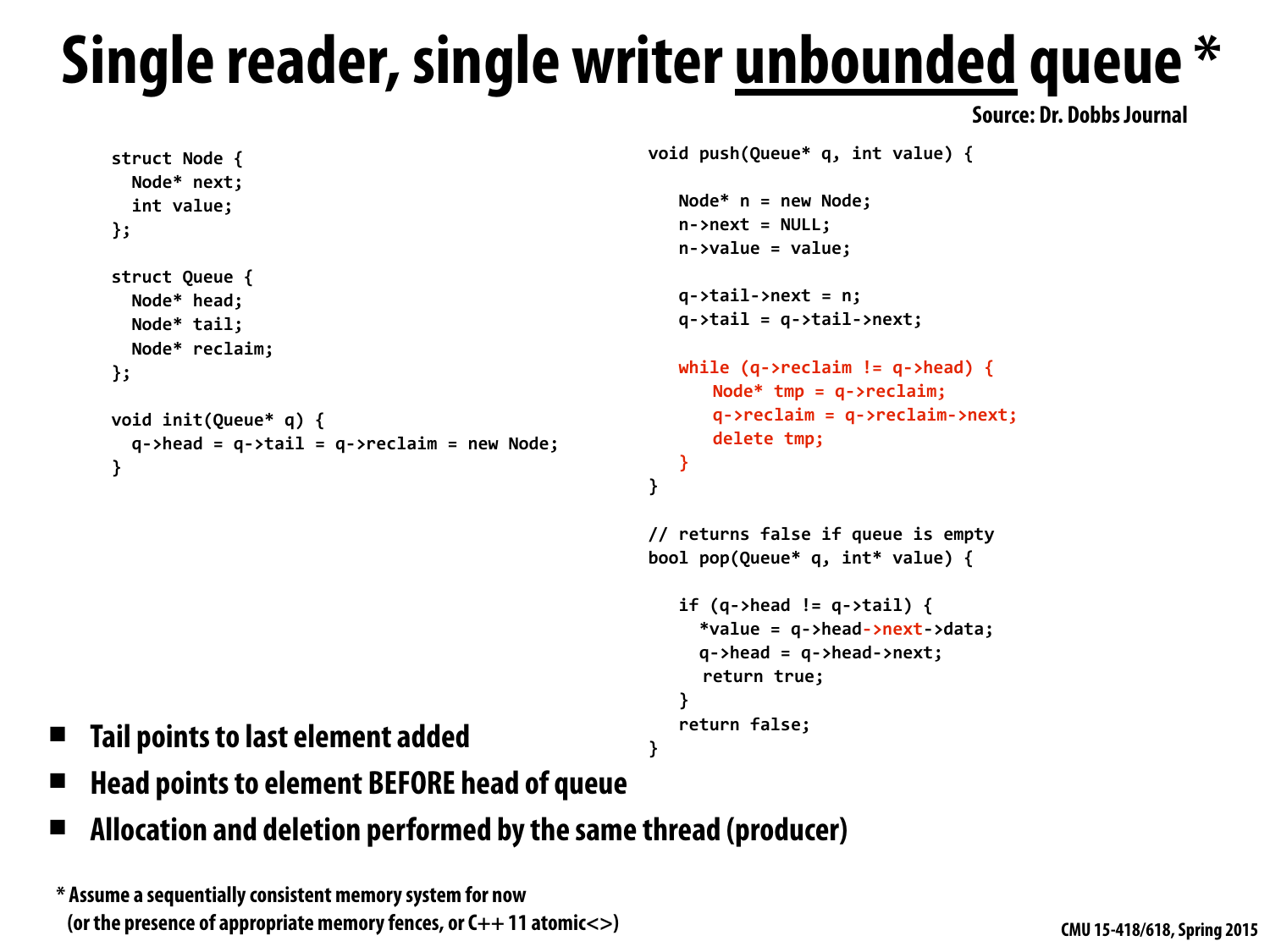## **Single reader, single writer unbounded queue**

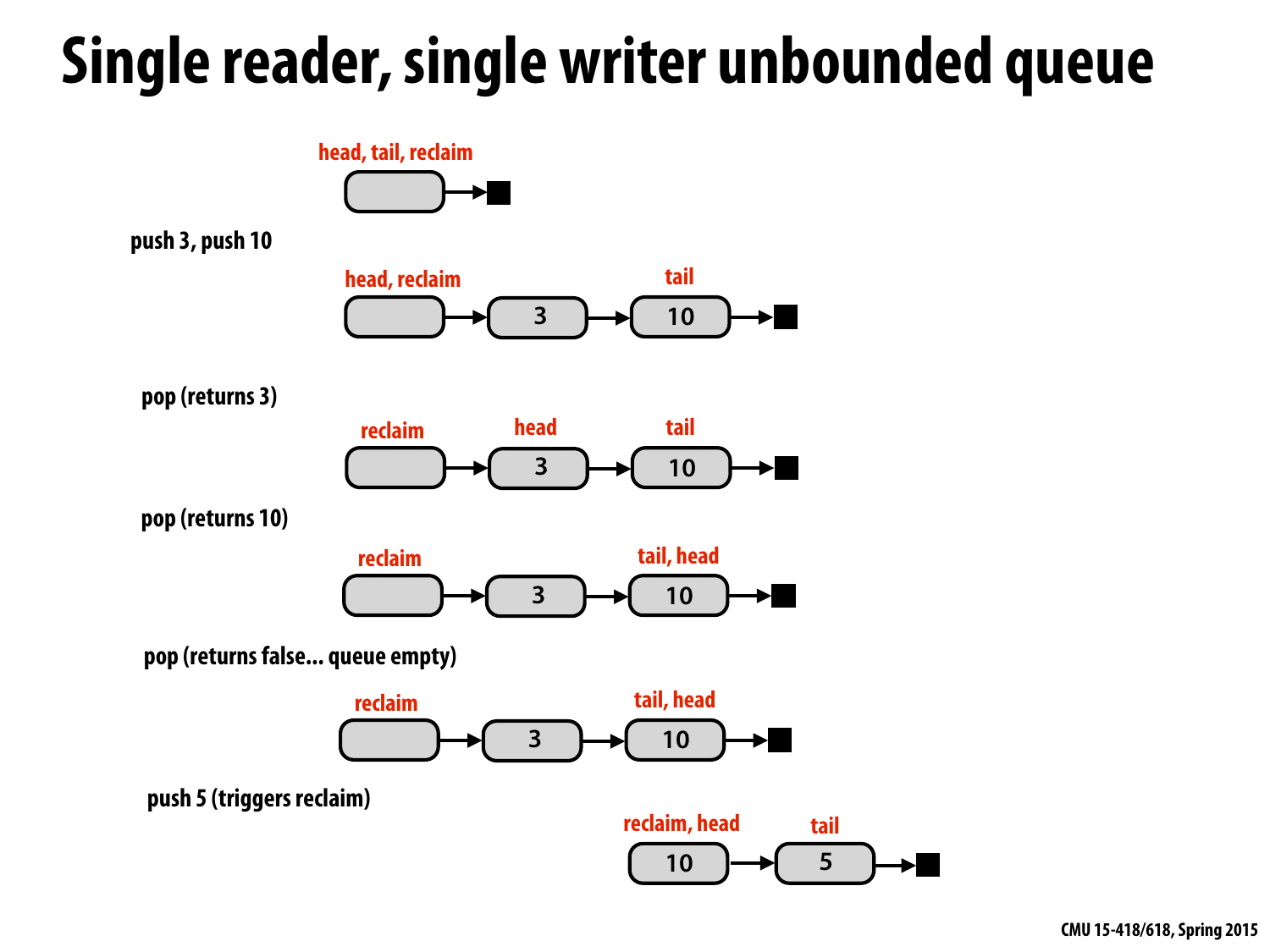# **Blocking algorithms/data structures**

**▪ A blocking algorithm allows one thread to prevent other threads from completing operations on a shared data structure indefnitely** 

## **▪ Example:**

- **- Thread 0 takes a lock on a node in our linked list**
- **- Thread 0 is swapped out by the OS, or crashes, or is just really slow (takes a page fault), etc.**
- **- Now, no other threads can complete operations on the data structure (although thread 0 is not actively making progress modifying it)**

## **▪ An algorithm that uses locks is blocking regardless of whether the lock implementation uses spinning or pre-emption**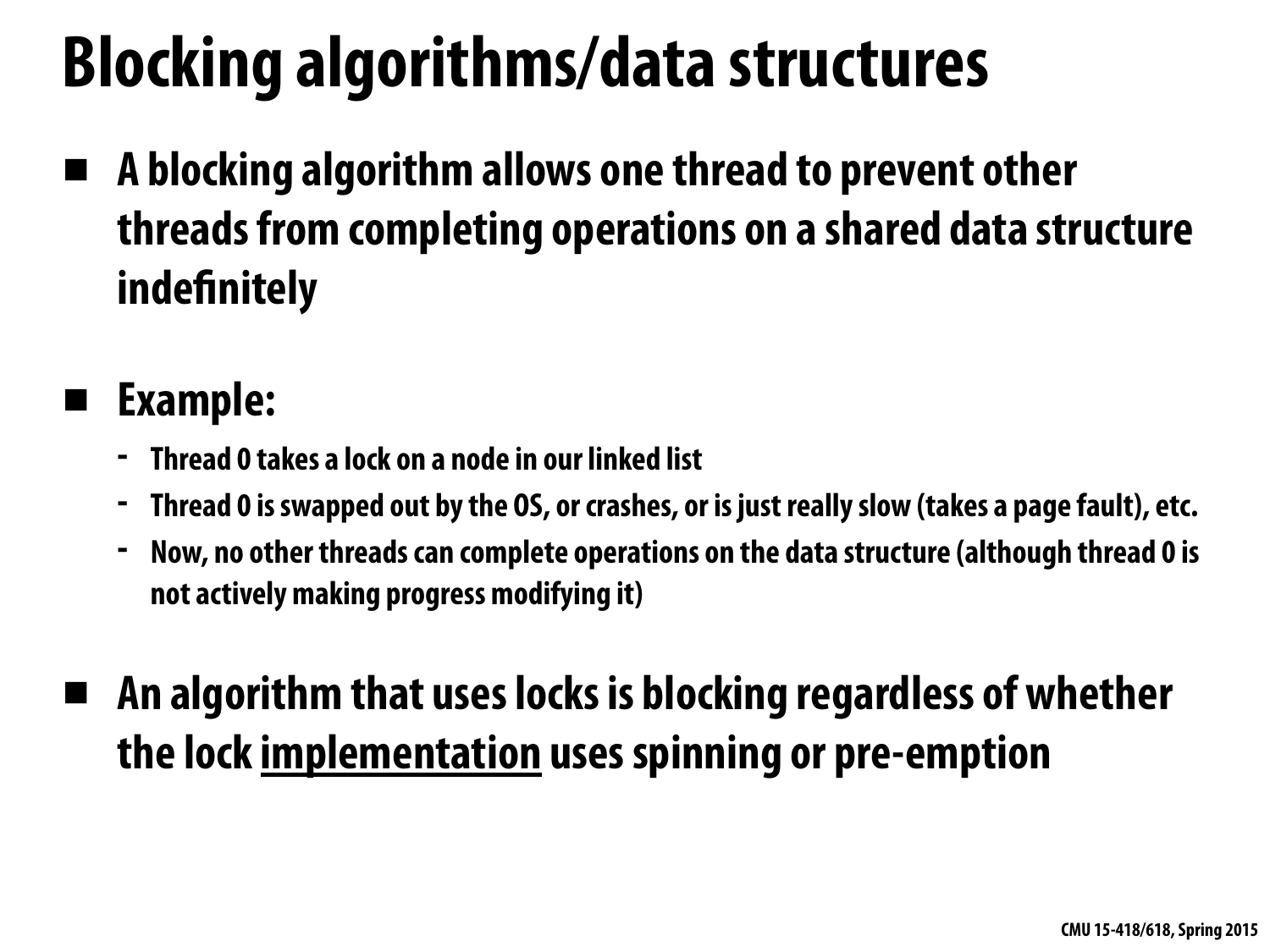## **Lock-free algorithms**

- **▪ Non-blocking algorithms are lock-free if some thread is guaranteed to make progress ("systemwide progress")** 
	- **- In lock-free case, it is not possible to preempt one of the threads at an inopportune time and prevent progress by rest of system**
	- **- Note: this defnition does not prevent starvation of any one thread**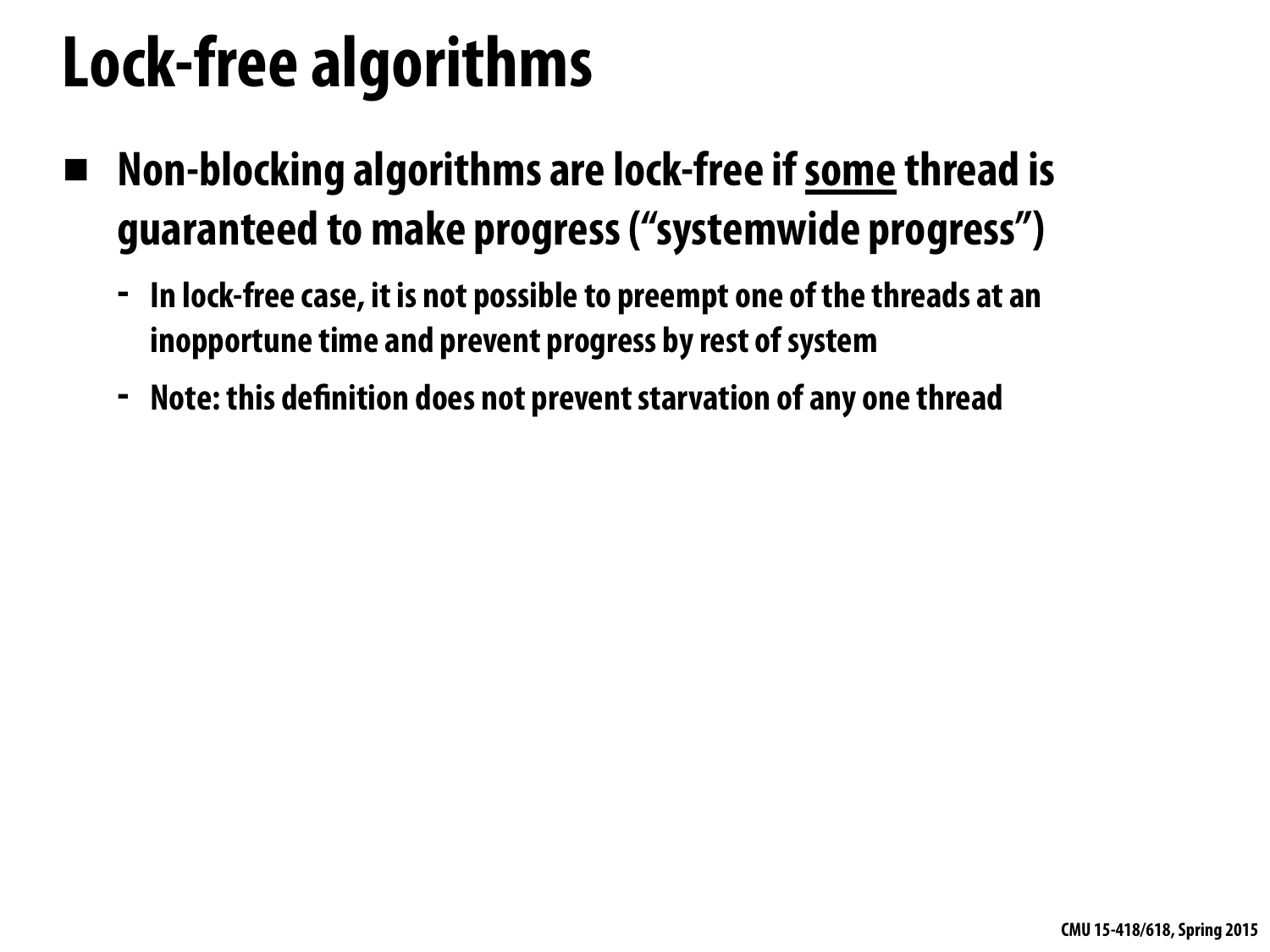## **Lock-free stack (frst try)**

```
struct Node {
 Node* next;
 int value;
};
```
struct Stack { Node\* top; **};** 

```
void	init(Stack*	s)	{	
  s - \gt top = NULL;}
```

```
void	push(Stack*	s,	Node*	n)	{	
  while (1) {
    Node* old_top = s->top;
    n->next = old_top;
    if (compare_and_swap(&s->top, old_top, n) == old_top)
      return;
  		}
```

```
Node* pop(Stack* s) {
  while (1) {
    Node* old_top = s->top;
    if (old_to p == NULL)return NULL;
    Node* new_top = old_top->next;
    if (compare_and_swap(&s->top, old_top, new_top) == old_top)
      return old_top;
  		}	
}
```

```
}
```
**Main idea: as long as no other thread has modifed the stack, a thread's modifcation can proceed.** 

### **Note difference from fne-grained locks example earlier: before, implementation locked a part of a data-structure for fne-grained access. Here, threads do not hold lock on data-structure at all.**

**\* Assume a sequentially consistent memory system for now (or the presence of appropriate memory fences, or C++ 11 atomic<>)**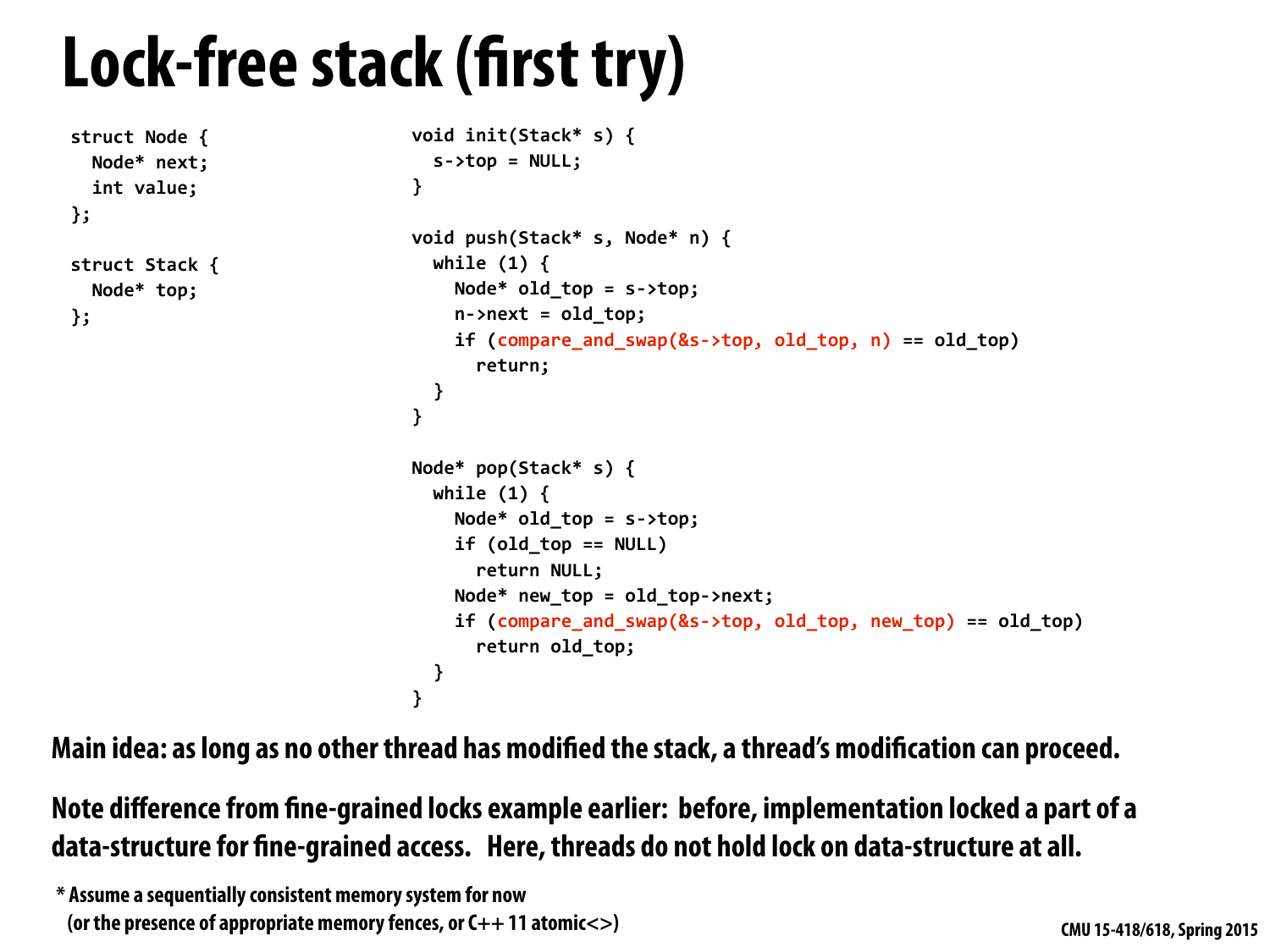## **The ABA problem**

**modify A: e.g., set value**  $= 42$ **begin push(A) complete push(A)** 

**begin pop() (local variable old\_top == A) complete pop() (returns A)**



### **Thread 0 Thread 1 A, B, C, and D are stack node addresses.**

**begin push(D) complete push(D)**

**Stack structure is corrupted! (lost D)**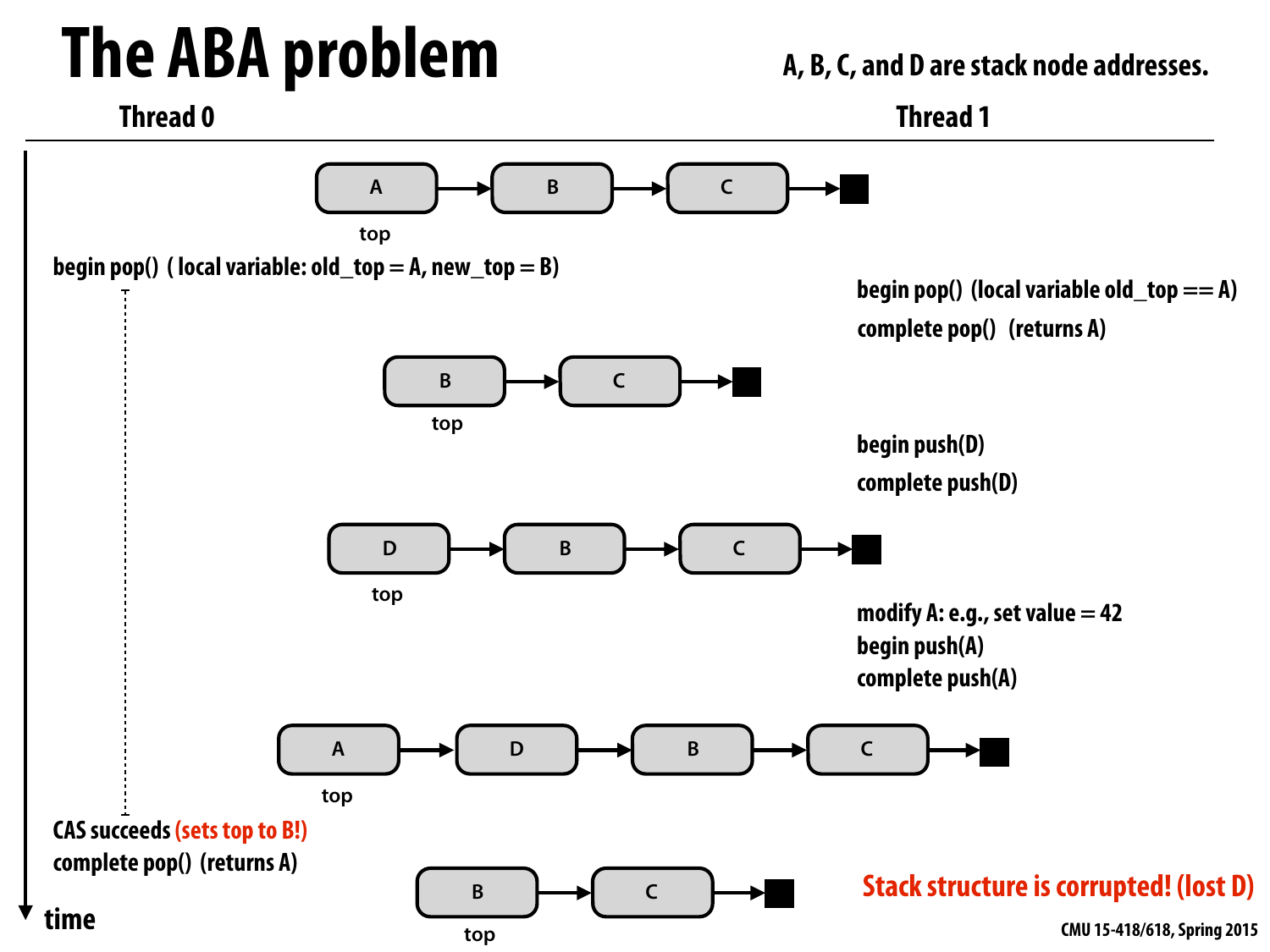## **Lock-free stack using counter for ABA soln**

```
struct Node {
  Node* next;
  int value;
};	
struct Stack {
 Node* top;
  int pop_count;
};	
                         }	
                           		}	
                         }
```

```
void	init(Stack*	s)	{	
  s->top = NULL;void	push(Stack*	s,	Node*	n)	{	
  while (1) {
    Node* old_top = s->top;
    n->next = old_top;
    if (compare_and_swap(&s->top, old_top, n) == old_top)
      return;
Node* pop(Stack* s) {
  while (1) {
    int pop_count = s->pop_count;
    Node* top = s->top;
    if (top == NULL)return NULL;
    Node* new_top = top->next;
    if (double_compare_and_swap(&s->top, top, new_top,
      return top;
  		}	
}
```
■ Maintain counter of pop operations (technically a counter wrap-around issue still exists)

**▪ Requires machine to support "double compare and swap" (DCAS) or doubleword CAS** 

■ **Could also solve ABA problem with node allocation and/or element reuse policies** 

**test to see if either have changed (in this example: return true if no changes)**

&s->pop\_count, pop\_count, pop\_count+1))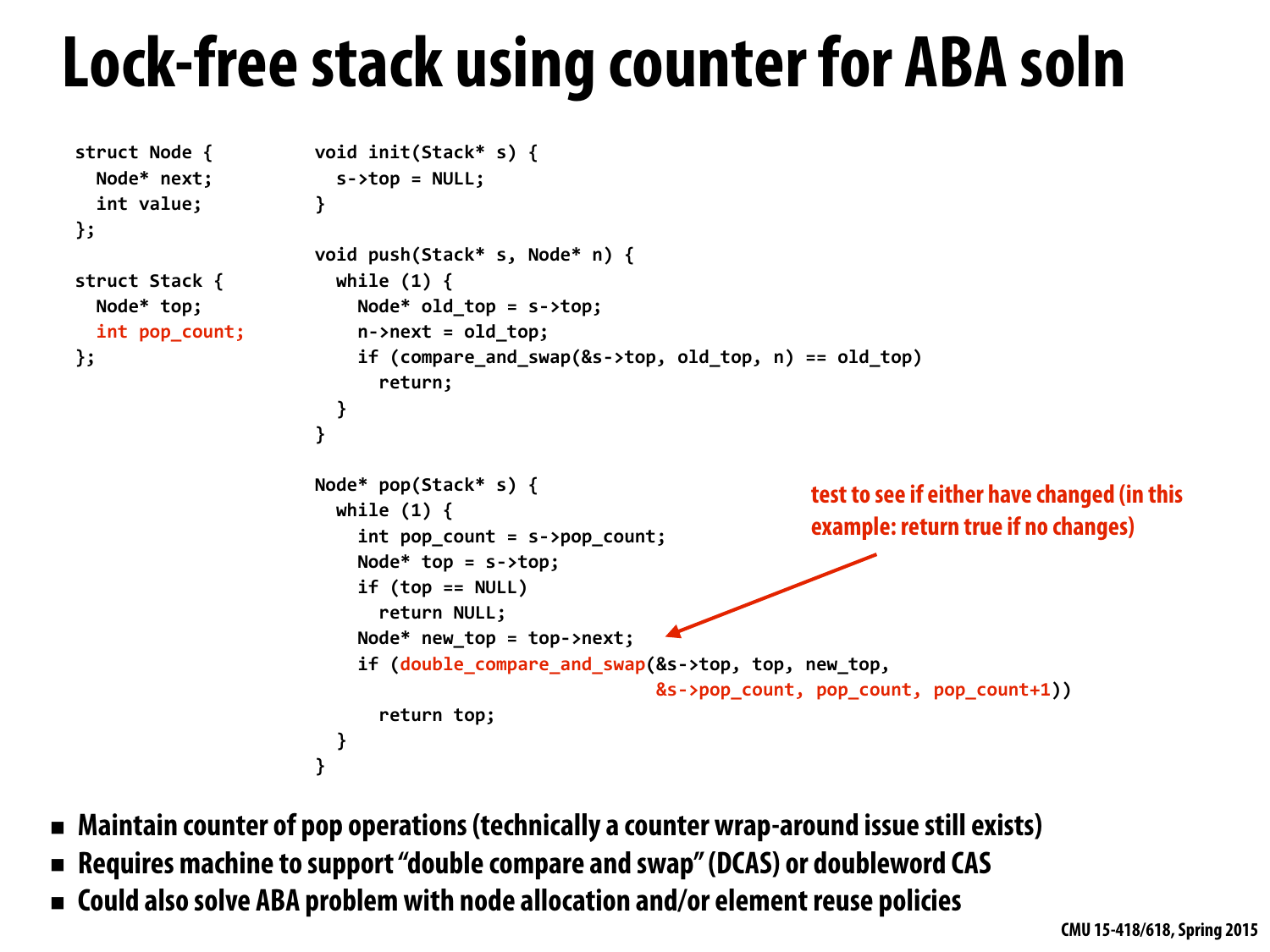## **Compare and swap on x86**

### **▪ x86 supports a "wide" compare-and-swap instruction**

- **- Not quite the "double compare-and-swap" used in the code on the previous slide**
- **- But could simply ensure the stack's count and top felds are contiguous in memory to use the 64-bit wide single compare-and-swap instruction below.**

### **▪ cmpxchg8b**

- **- "compare and exchange eight bytes"**
- **- Can be used for compare-and-swap of two 32-bit values**

## **▪ cmpxchg16b**

- **- "compare and exchange 16 bytes"**
- **- Can be used for compare-and-swap of two 64-bit values**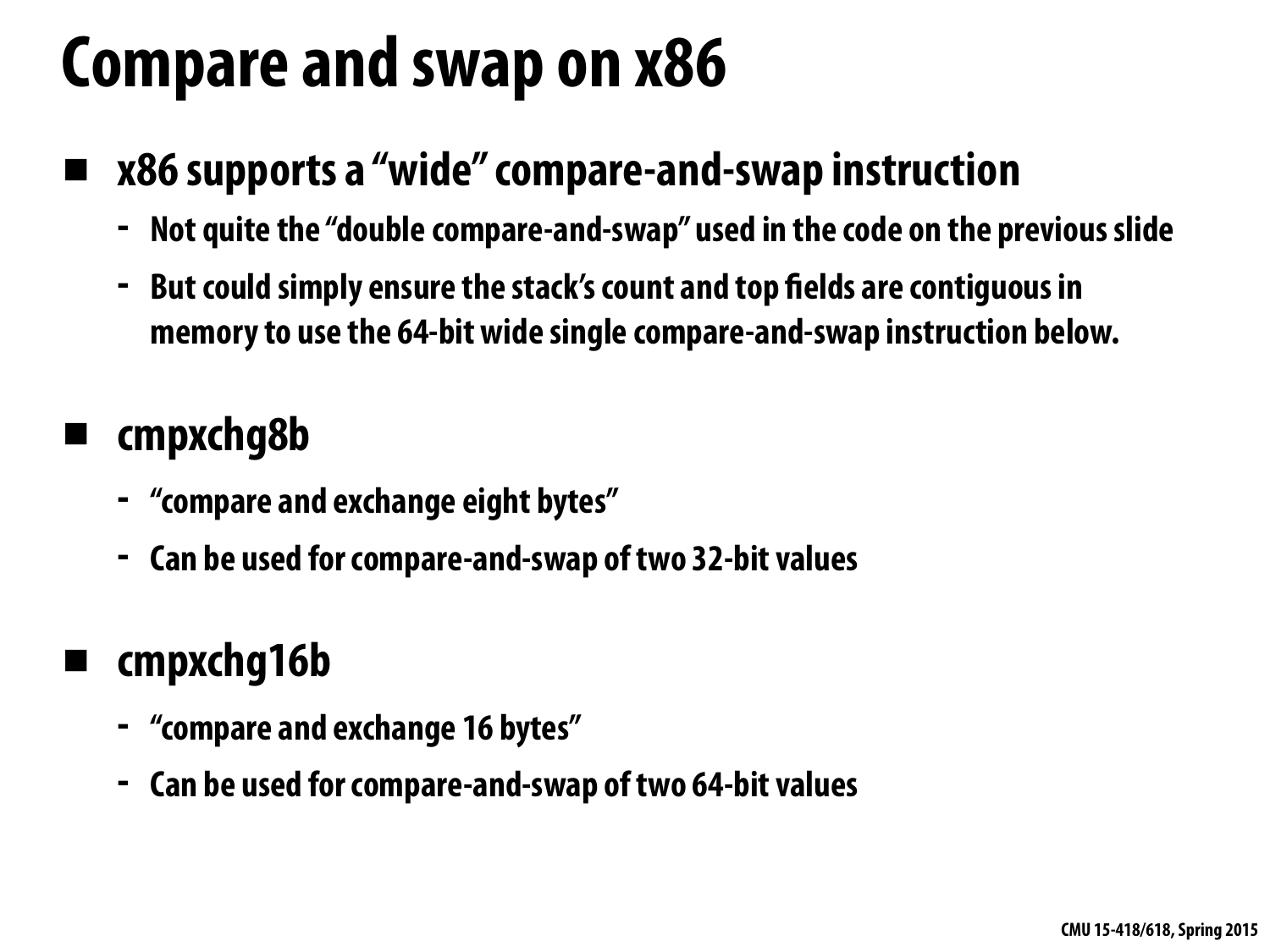## **Lock-free linked list insertion \***

```
struct Node {
   int value;
  Node* next;
};
                          struct List {
                            Node* head;
                          };
//	insert	new	node	after	specified	node	
void insert_after(List* list, Node* after, int value) {
   Node* n = new Node;n->value = value;
   // assume case of insert into empty list handled
   // here (keep code on slide simple for class discussion)
   Node* prev = list->head;
   while (prev->next) {
     if (prev == after) { }while (1) {
         Node* old_next = prev->next;
         n->next = old\_next;
         if (compare_and_swap(&prev->next, old_next, n) == old_next)
            return;
       }
b and \}prev = prev->next;
b \}}
```
### **Compared to fne-grained locking implementation:**

### **No overhead of taking locks No per-node storage overhead**

**\* This slide assumes the only operation on the list is insert.**

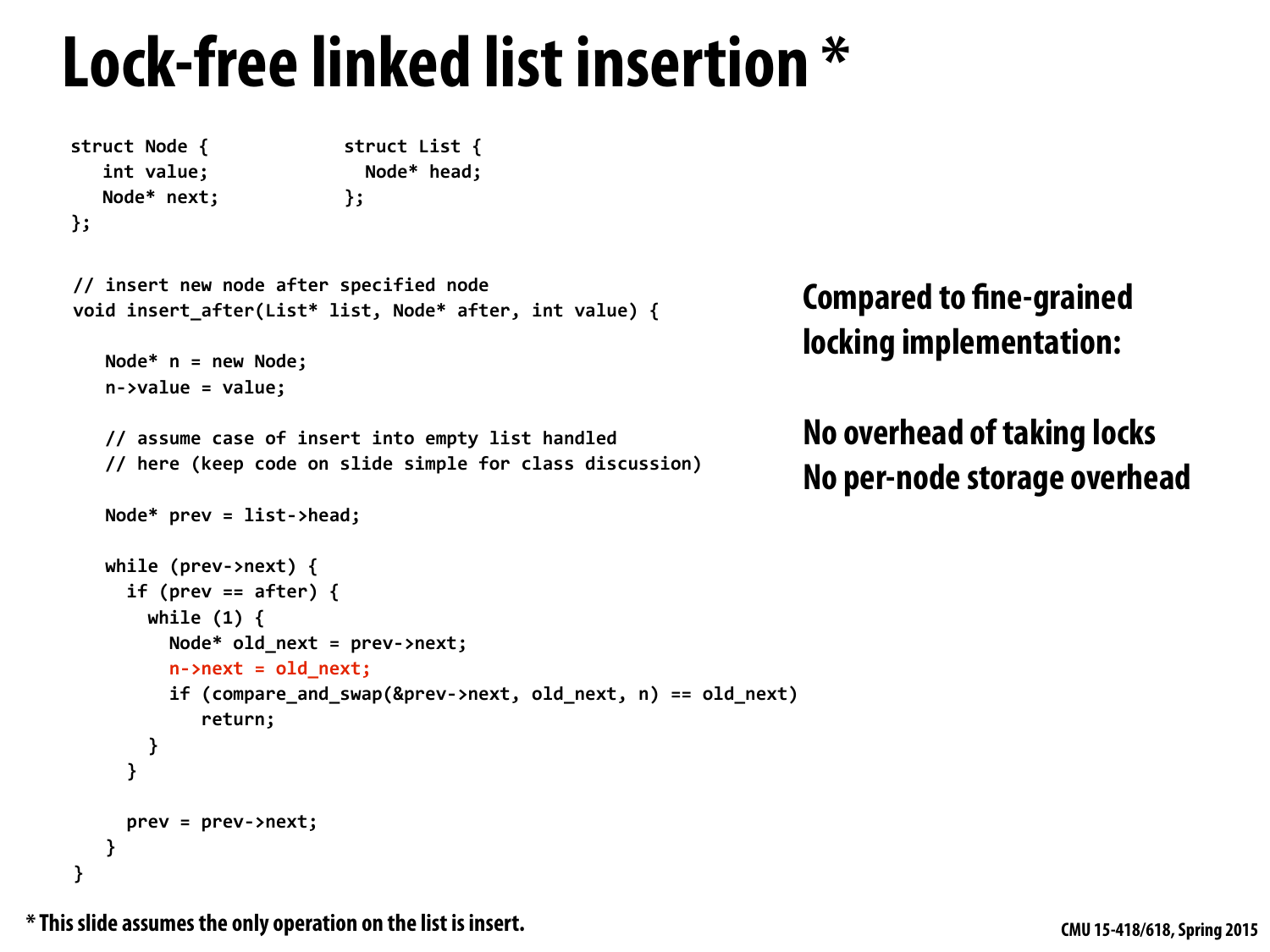# **Lock-free linked list deletion**

**Supporting lock-free deletion signifcantly complicates data-structure Consider case where B is deleted simultaneously with successful insertion of E after B. B now points to E, but B is not in the list!** 

**For the curious:** 

**Harris 2001. A Pragmatic Implementation of Non-blocking Linked-Lists Fomitchev 2004.Lock-free linked lists and skip lists** 

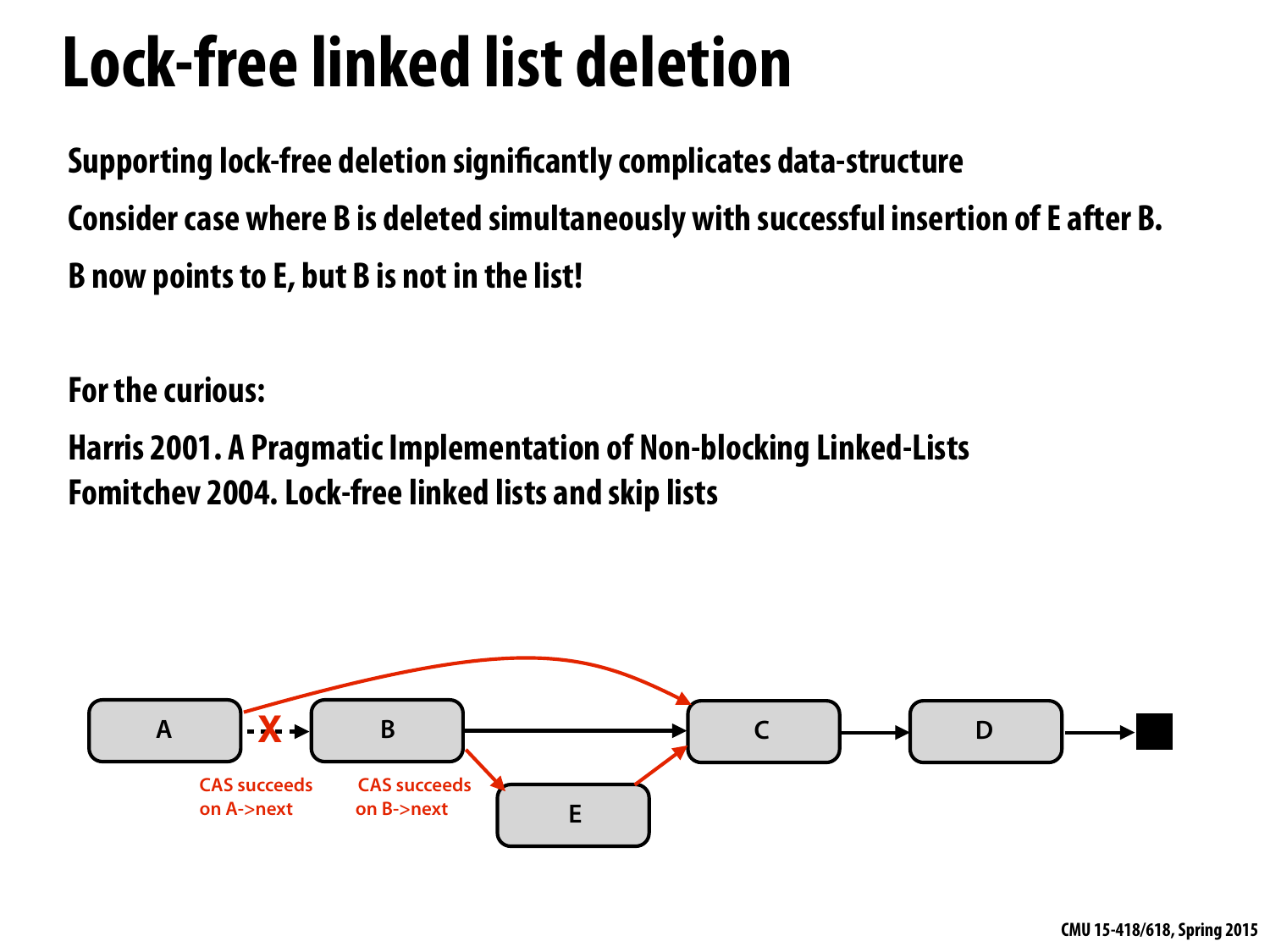## **Lock-free vs. locks performance comparison Lock-free algorithm run time normalized to run time of using pthread mutex locks**

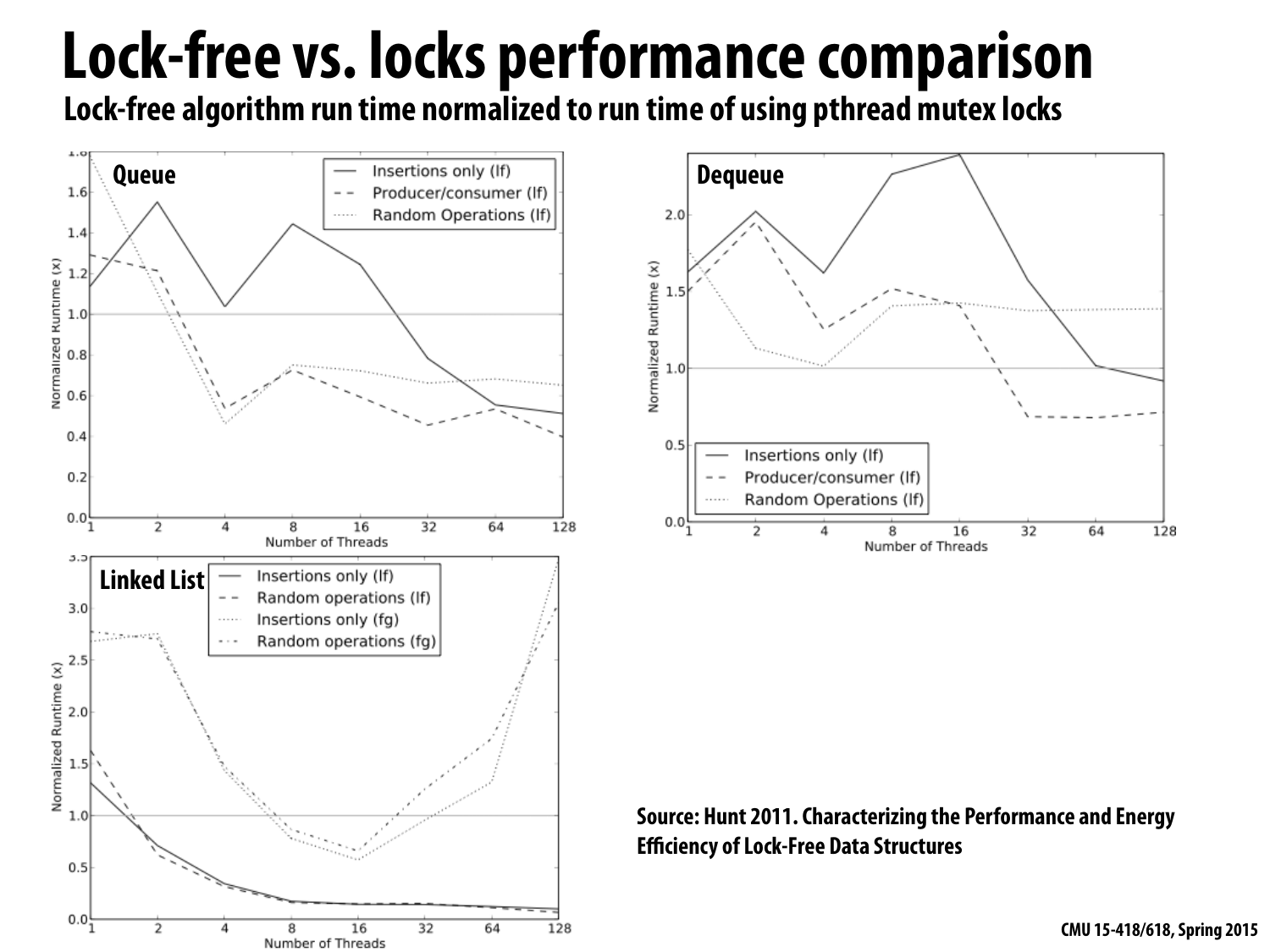# **In practice: why lock free data-structures?**

- **▪ When optimizing parallel programs in this class you often assume that only your program is using the machine** 
	- **- Because you care about performance**
	- **- Typical assumption in scientifc computing, graphics, data analytics, etc.**
- In these cases, well written code with locks can be as fast (or faster) **than lock-free code** 
	- **But there are situations where code with locks can suffer from tricky performance problems** 
		- **- Multi-programmed situations where page faults, pre-emption, etc. can occur while thread is in a critical section**
		- **- Creates problems like priority inversion, convoying, crashing in critical section, etc. that are often discussed in OS classes**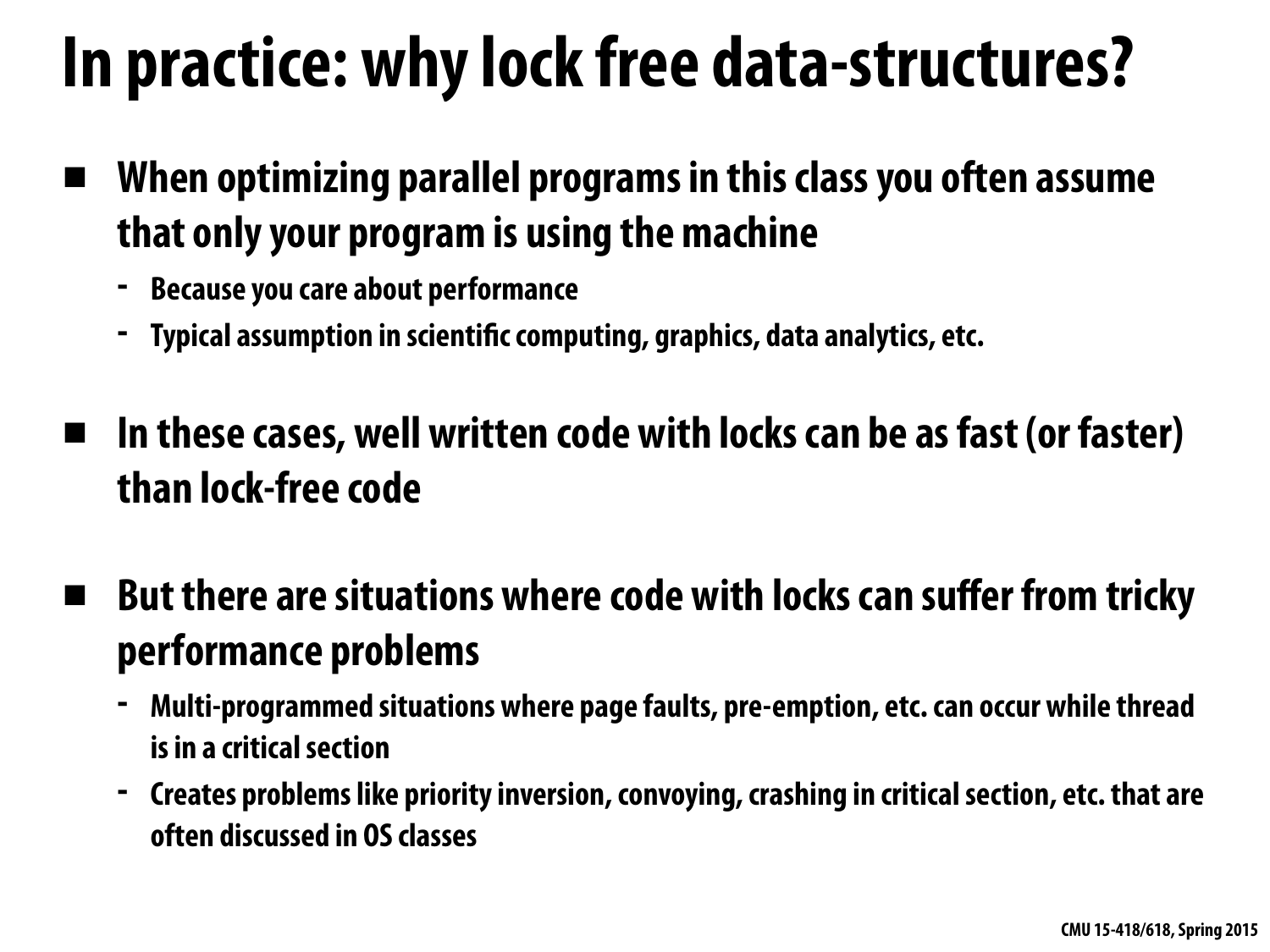## **Summary**

- **Use fine-grained locking to reduce contention (maximize parallelism) in operations on shared data structures** 
	- **- But fne-granularity can increase code complexity (errors) and increase execution overhead**
- **▪ Lock-free data structures: non-blocking solution to avoid overheads due to locks** 
	- **- But can be tricky to implement (ensuring correctness in a lock-free setting has its own overheads)**
	- **- Still requires appropriate memory fences on modern relaxed consistency hardware**
- **▪ Note: a lock-free design does not eliminate contention** 
	- **- Compare-and-swap can fail under heavy contention, requiring spins**